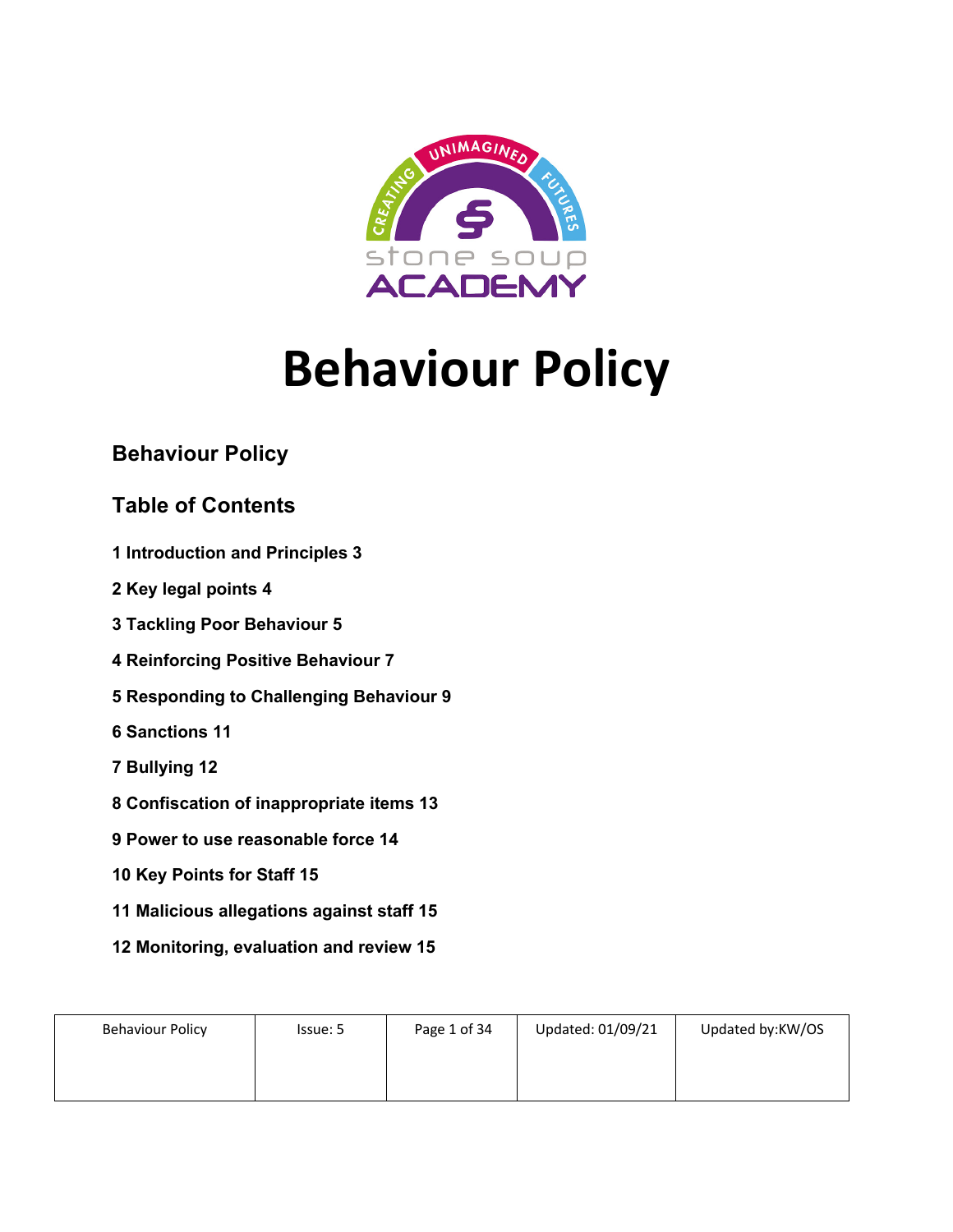#### **Appendix 1: Behaviour Contract 19**

#### **Appendix 2: Physical Intervention and Positive Handling Policy 20**

#### **Appendix 3: Incident Report Form 26**

**Availability of the Behaviour Policy** This policy is available on request to students, the parents/carers of students and prospective students of the academy. While students may themselves raise concerns and complaints under this policy and procedure, the academy will involve parents/carers should this occur. Copies are available from the following:

The Principal Stone Soup Academy 14 High Pavement Nottingham NG1 1HN Tel.: 0115 822 1834 *A copy of the policy is available on the Academy website.* 

#### **1 Introduction and Principles**

**1.1** Stone Soup Academy recognises that the best way of achieving positive behaviour from students is by keeping them busy, engaged and interested.

**1.2** Stone Soup Academy believes that a good behaviour policy, consistently and fairly applied, underpins effective education. School staff, students and parents/carers should all be clear of the standards of behaviour expected of all students at all times. The behaviour policy should be supported and backed-up by senior staff and the Principal.

**1.3** Our Behaviour Policy is a positive, rewards-based system, with regular opportunities to recognise and celebrate success.

**1.4** Working in partnership with home is our most effective way of monitoring behaviour. We aim to keep all parents/carers and referrers fully involved in their student's education and engagement, particularly where additional support is necessary. However, we also recognise the need for sensitivity in these conversations as some home situations may be particularly difficult at times.

**1.5** The Stone Soup Behaviour Policy is central to our aim of creating a purposeful working atmosphere for staff and students. It rests on the following principles:

● Positive behaviour is fundamental to successful learning, but it extends further than the classroom. We see 'behavioural literacy' as a key skill that is as important as reading or writing.

| <b>Behaviour Policy</b> | Issue: 5 | Page 2 of 34 | Updated: 01/09/21 | Updated by:KW/OS |
|-------------------------|----------|--------------|-------------------|------------------|
|                         |          |              |                   |                  |
|                         |          |              |                   |                  |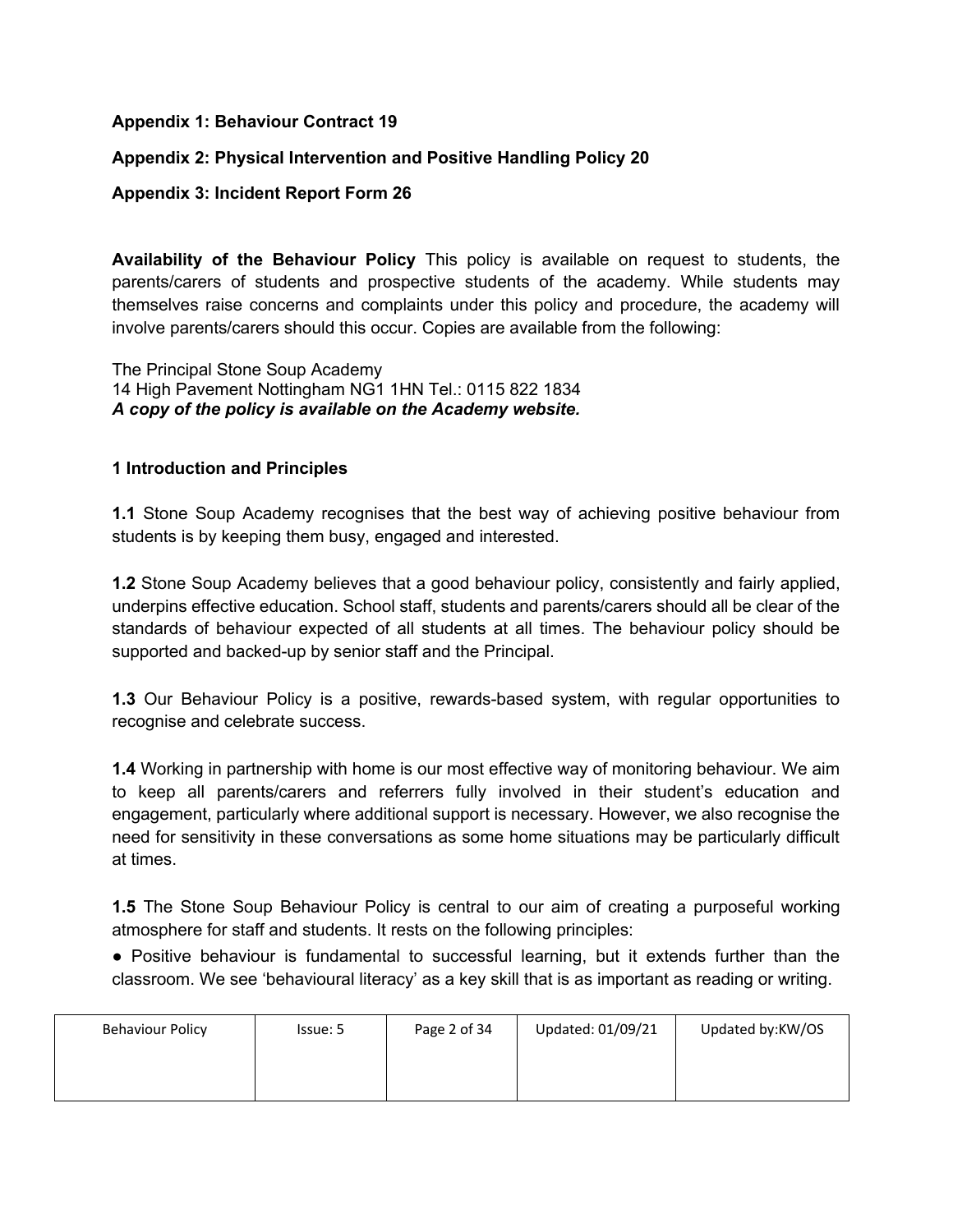● If we want students to behave well, we need to create a positive, caring and fair environment to teach, model and manage the behaviours we want. Behaviour is therefore the responsibility of all delivery and non-delivery staff.

• Positive reinforcement – recognising and rewarding students' good behaviours – is more effective than sanctions.

● All staff who work at the Academy will need to try and understand the causes of poor behaviour as well as respond to the behaviours themselves.

● All students learn that actions carry consequences, and they therefore have a choice how to behave.

**1.6** We will know this policy is successful if we can demonstrate:

- An ethos of respect and tolerance for all.
- Positive encouragement, praise and recognition for good behaviour and effort.
- Support for Academy staff through CPD (e.g. Class/workroom management).
- Appropriate support systems for students with emotional, social and behavioural needs (reward charts, 'time out' spaces, tutorials).
- Rules which are clear and define the limits of acceptable and non-acceptable behaviours.
- A range of consequences and rewards which aim to respond to and diminish, behavioural problems.
- Students who understand appropriate behaviours for different situations.
- Referrers, parents/carers and families are confident that the Academy offers consistency, safety and structure.
- A positive image of our Academy in the local community.

**1.7** Regular, ongoing training is part of the Stone Soup Academy's responsibility to support staff. When planning staff training and CPD our students' needs are at the forefront of our thinking, ensuring the support we offer is appropriate to the needs of an ever changing cohort.

**1.8** Stone Soup recognises its legal duties under the Equality Act 2010, particularly in respect of safeguarding and in respect of students with special educational needs (SEN).

#### **2 Key legal points**

**2.1** Teachers have statutory authority to discipline students whose behaviour is unacceptable, who break the school rules or who fail to follow a reasonable instruction. They may:

● Discipline students at any time the student is in school or elsewhere under the charge of a

| <b>Behaviour Policy</b> | Issue: 5 | Page 3 of 34 | Updated: 01/09/21 | Updated by:KW/OS |
|-------------------------|----------|--------------|-------------------|------------------|
|                         |          |              |                   |                  |
|                         |          |              |                   |                  |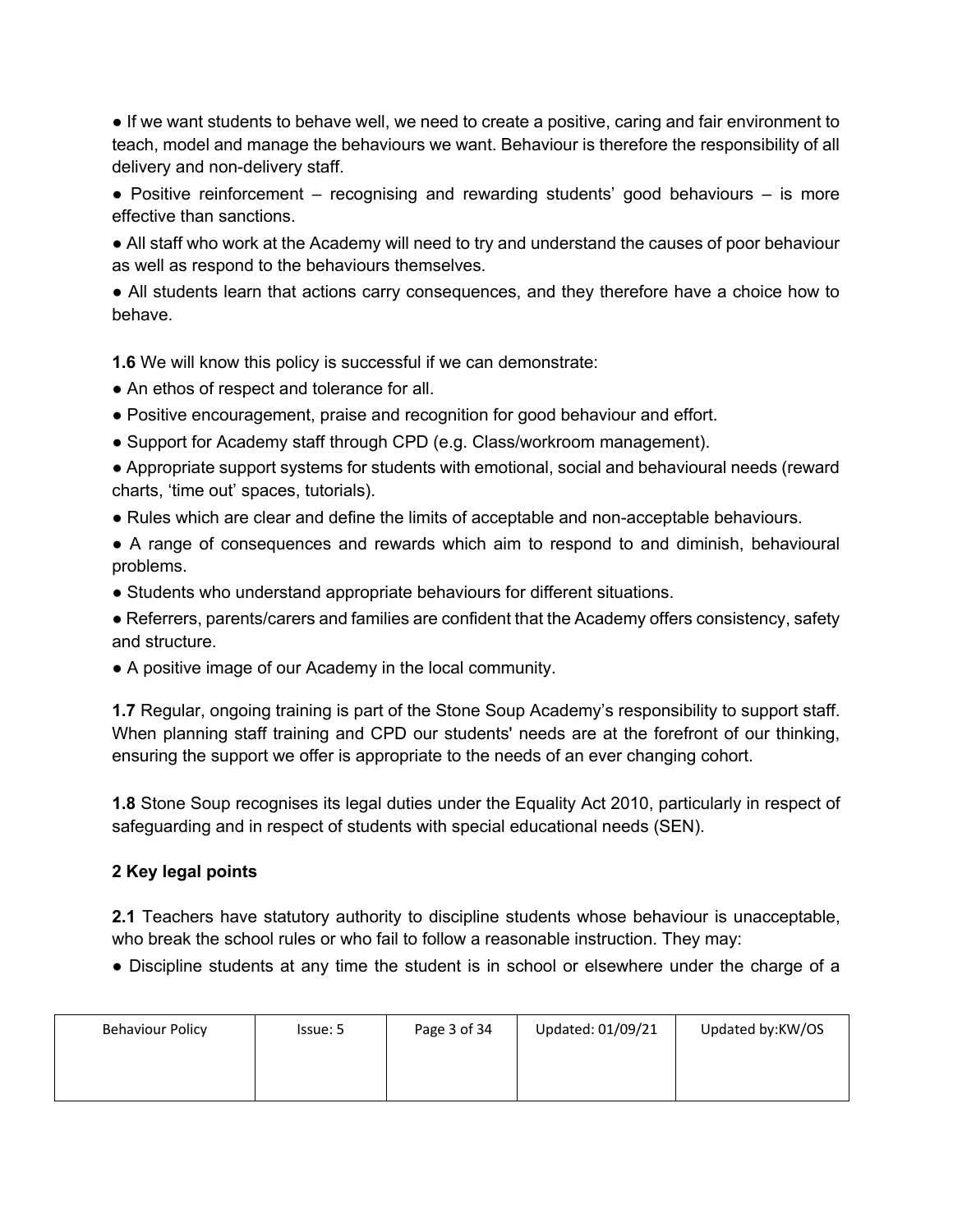teacher, including on school visits.

● Discipline students in certain circumstances when a student's misbehaviour occurs outside of school.

• Impose detention outside school hours (although this measure is not adopted by Stone Soup Academy).

● Confiscate Students' property.

**2.2** The power to discipline also applies to all paid staff (unless the Principal says otherwise) with responsibility for students, such as teaching assistants.

**2.3** Principals, proprietors and governing bodies must ensure they have a strong behaviour policy to support staff in managing behaviour, including the use of rewards and sanctions.

**2.4** Governing bodies of maintained schools have a duty under section 175 of the Education Act 2002 requiring them to make arrangements to ensure that their functions are carried out with a view to safeguarding and promoting the welfare of children. The proprietors of Academies have a similar duty under paragraph 7 of Schedule 1 to the Education (Independent School Standards) (England) Regulations 2010. They must ensure that arrangements are made to safeguard and promote the welfare of students.

**2.5** While Academies are not required by law to publish their behaviour policy on their website, it is good practice to do so.

**2.6** After the Deregulation Act 2015, schools no longer have a statutory obligation to have in place home school agreements. Home-school relations are important but schools can determine how best to foster these relationships. If schools choose they can have voluntary home school agreements.

See 'Behaviour and Discipline in Schools: Advice for Principals and school staff' DfE guidance document (January 2016) for further information.

#### **3 Tackling Poor Behaviour**

**3.1** Stone Soup Academy recognises that just as there are some students who will find some subjects harder than others, so there are some students who will find learning and displaying

| <b>Behaviour Policy</b> | Issue: 5 | Page 4 of 34 | Updated: 01/09/21 | Updated by:KW/OS |
|-------------------------|----------|--------------|-------------------|------------------|
|                         |          |              |                   |                  |
|                         |          |              |                   |                  |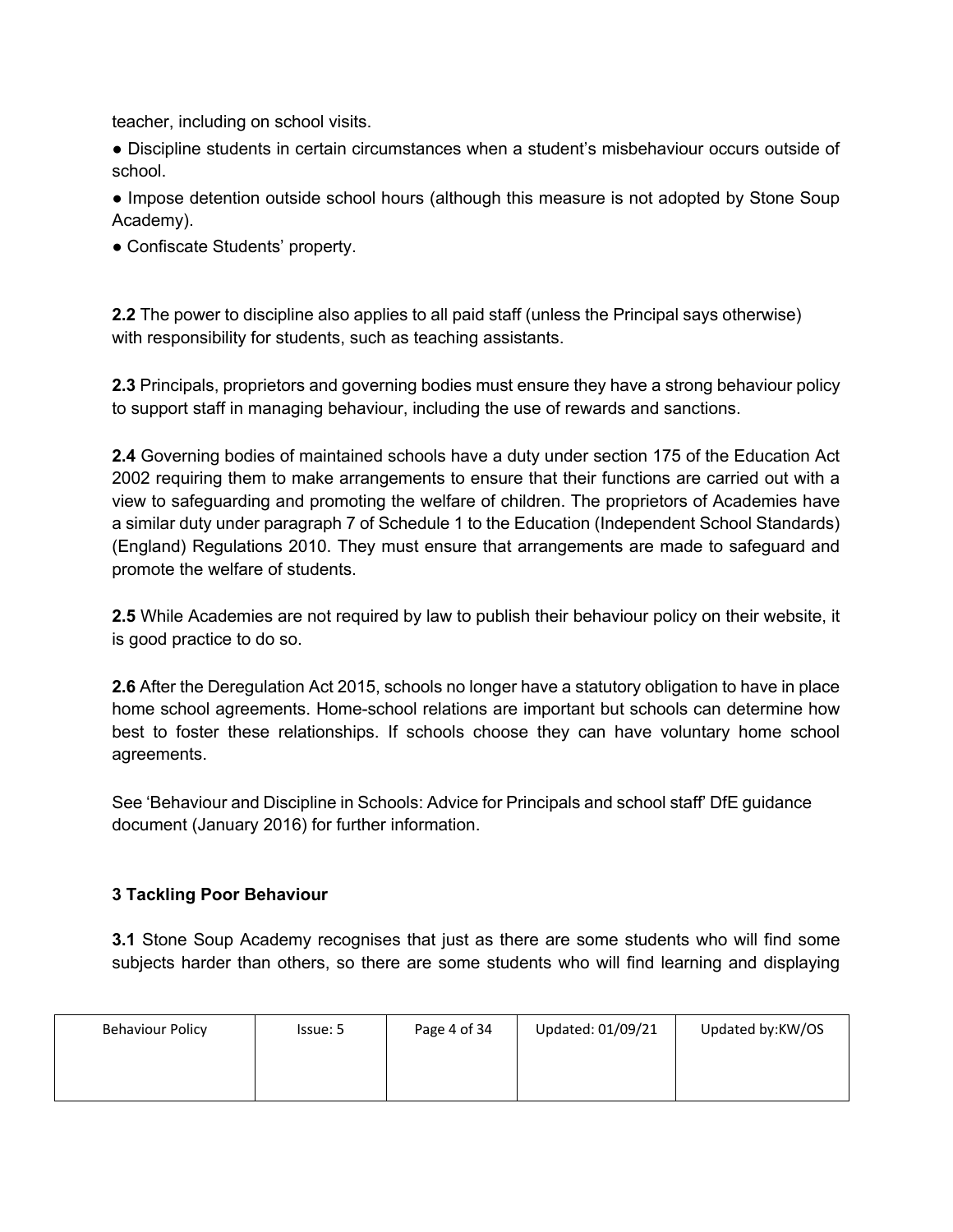positive behaviour more difficult.

Some students may exhibit persistent, challenging behaviours and do not respond to some mainstream education systems approach to managing behaviour (e.g. exclusion). Serious behavioural issues like these will take time to resolve. We will provide support and guidance for tutors through Continual Professional Development (CPD) and alternative provision/support as appropriate for our students.

**3.2** This policy makes a distinction between low level disruption and challenging, offensive behaviour that we label as 'anti-social'.

**3.3** The following types of behaviour are inappropriate and are challenged by staff. Refrains are used to give students the opportunity to rectify their behaviour however where behaviours persist staff will issue negatives (-1) via the Class Dojo app.

- Chewing Gum
- Defiance
- Disrespect
- Disrupting learning
- Eating (outside the canteen)
- Graffiti
- Hood Up
- Inappropriate Language
- Leaving Lesson
- Littering
- Not working
- Play Fighting
- Being rude to others
- Throwing
- Attending the wrong lesson

Other behavioural issues that require greater levels of intervention include and lead to students receiving a warning (-3) on the Class Dojo app are:

| <b>Behaviour Policy</b> | Issue: 5 | Page 5 of 34 | Updated: 01/09/21 | Updated by:KW/OS |
|-------------------------|----------|--------------|-------------------|------------------|
|                         |          |              |                   |                  |
|                         |          |              |                   |                  |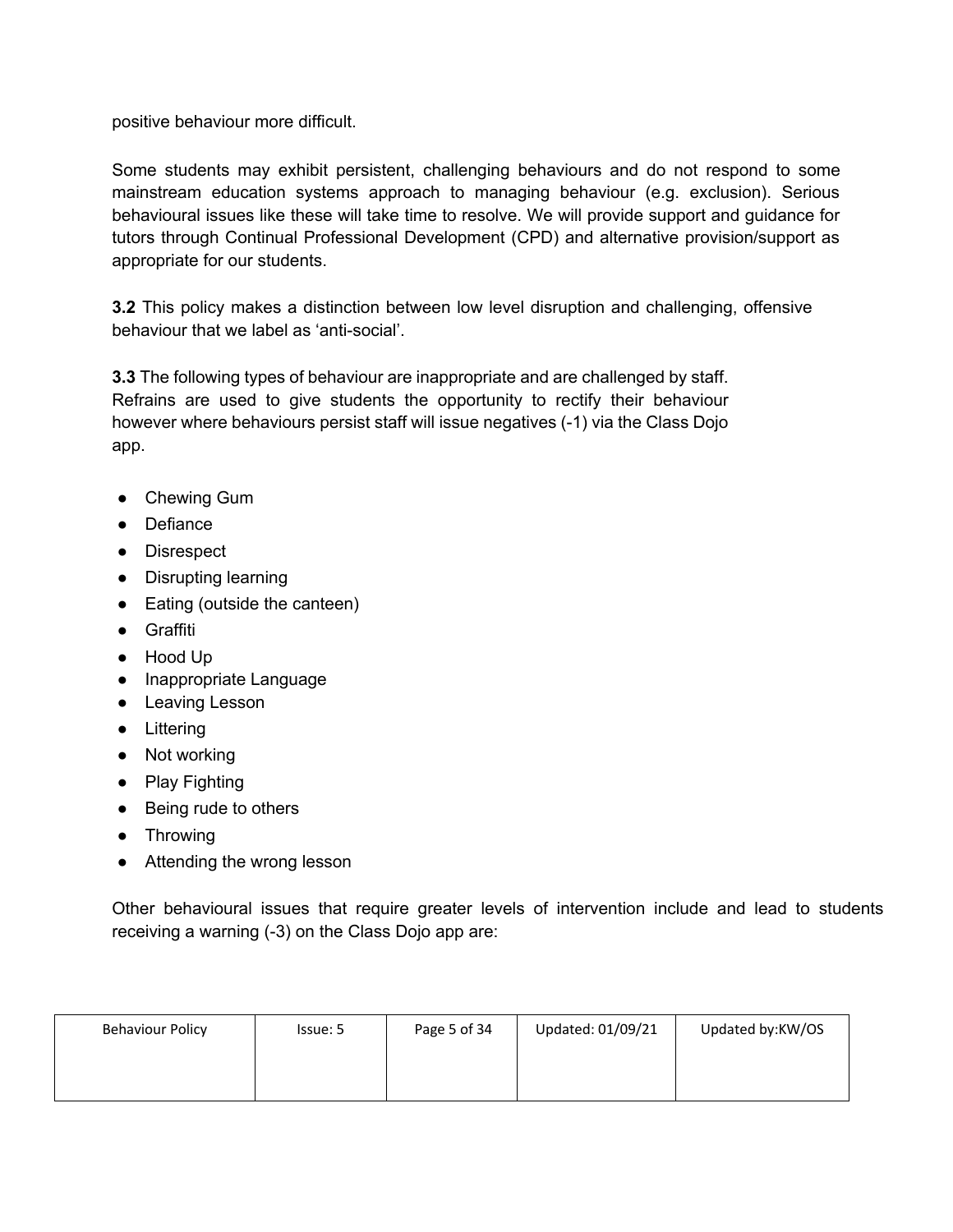- Dangerous behaviour
- Damaging property
- Fire Escape Use
- **Physical Aggression**
- Inappropriate Sexual Touch
- Inappropriate Sexual Language
- Spitting
- Smoking
- Leaving site
- **•** Threatening behaviour
- Using Phone
- Using Lift

In addition to warnings issued for Using Lift and Fire Escape Use students are also issued with a £25 DOJO fine for these behaviours. Students also receive £25 DOJO fines for entering the staff room and using the Bolt/Hub staircase.

We have a zero tolerance approach to bullying. Where any of the above behaviour consistently targets an individual student and is recognised as bullying our staff will act immediately to support the victim. The perpetrators behaviour will be challenged and appropriate interventions will be put in place to address such behaviour - See Section 7.

**3.4** Where a student's behaviour is having a negative impact on the learning environment Teachers will use the Class Dojo system which will alert the engagement team of negative behaviour occurring in the classroom, around the school building or at offsite activities. If this negative behaviour continues the engagement team will endeavour to support the teacher in managing student behaviour and will remove students where necessary.

**3.5** Only the Principal or in the case the Principal is not in the building, the Senior Vice Principal has the authority to send a child home or make a decision on an exclusion. Exclusion is always a very last resort and where appropriate we will always look at alternative interventions to support students in addressing their behaviour, such as the use of our Inclusion Centre.

**3.6** The school will consider whether the behaviour under review gives cause to suspect that a child is suffering, or is likely to suffer, significant harm. Where this may be the case, staff should follow the schools' safeguarding policy. They should also consider whether continuing disruptive

| Behaviour Policy | Issue: 5 | Page 6 of 34 | Updated: 01/09/21 | Updated by:KW/OS |
|------------------|----------|--------------|-------------------|------------------|
|                  |          |              |                   |                  |
|                  |          |              |                   |                  |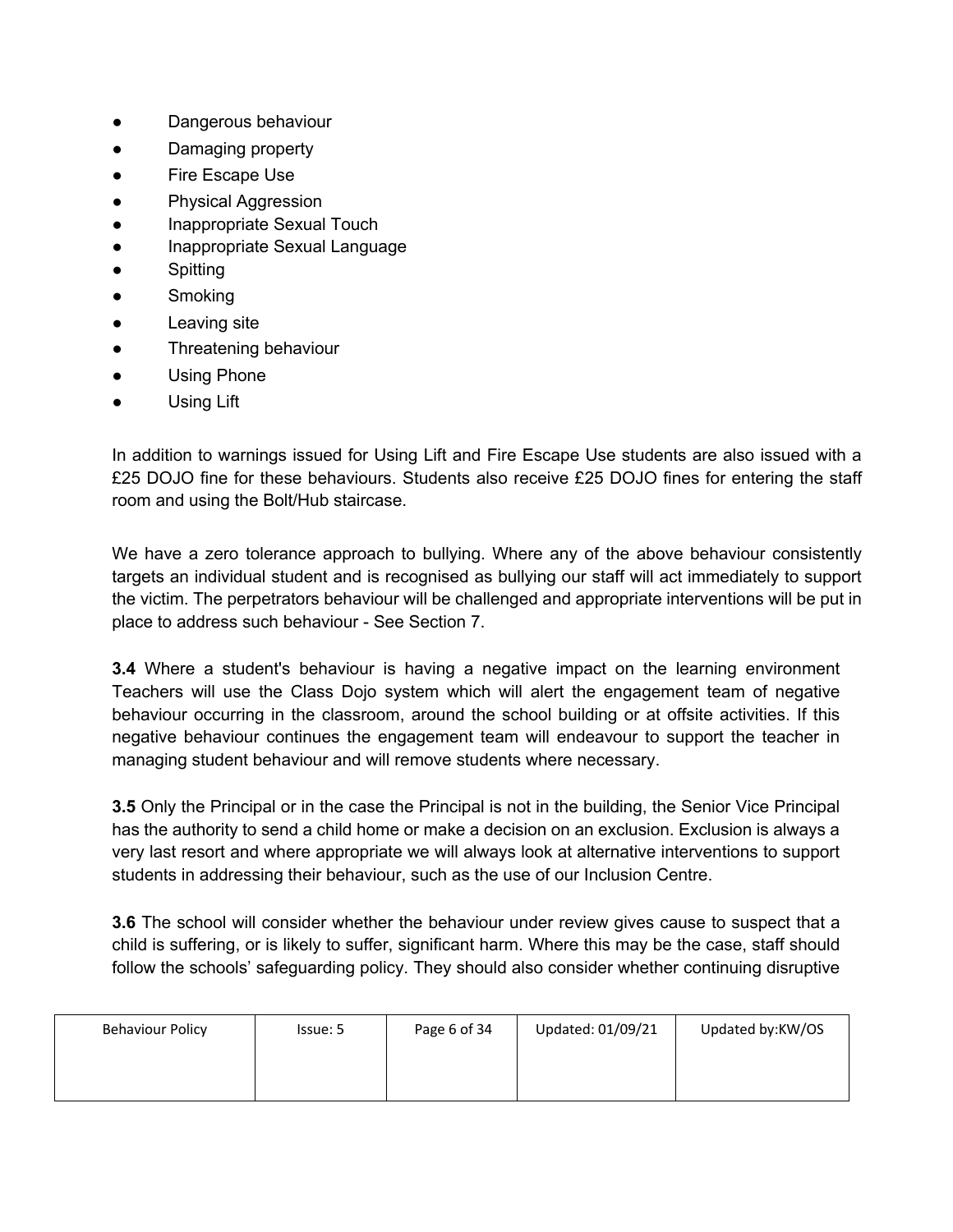behaviour might be the result of unmet educational or other needs. Where a student's behaviour is of particular concern and the Class Dojo system is not having any impact the teacher should make the Engagement Team aware so that the concern can be addressed by the students Personal Coach so interventions can be put in place to further support the student.

**3.7** To be lawful, any sanction must satisfy the following three conditions:

• The decision to impose a sanction on a student must be made by a paid member of school staff or a member of staff authorised by the Principal

• The decision to impose a sanction and the penalty itself must be made on the school premises or while the student is under the charge of the member of staff .

• It must not breach any other legislation (for example in respect of disability, special educational needs, race and other equalities and human rights) and it must be reasonable in all the circumstances.

**3.8** A sanction must be proportionate. In determining whether a sanction is reasonable, section 91 of the Education and Inspections Act 2006 says the penalty must be reasonable in all the circumstances and that account must be taken of the student's age, any special educational needs or disability they may have, and any religious requirements affecting them.

**3.9** Where students are excluded we will maintain contact through the students personal coach who will attempt contact with both the student and their parent/carer in the morning between 8:45am-9:30am and in the afternoon between 12:45pm-1:30pm to replicate registration. Please refer to Safeguarding Policy.

#### **4 Reinforcing Positive Behaviour**

**4.1** Stone Soup Academy aims to uphold a positive, rewards-based system, with regular opportunities to recognise and celebrate success.

**4.2** We aim to create a positive, caring and fair environment to teach, model and manage the behaviours we want. Behaviour is the responsibility of all delivery and non-delivery staff.

**4.3** Every member of staff should aim to praise in every session using the Class Dojo system to reward positive behaviours.

**4.4** Other methods used on a daily basis to reinforce and reward positive behaviour may include the following:

| <b>Behaviour Policy</b> | Issue: 5 | Page 7 of 34 | Updated: 01/09/21 | Updated by:KW/OS |
|-------------------------|----------|--------------|-------------------|------------------|
|                         |          |              |                   |                  |
|                         |          |              |                   |                  |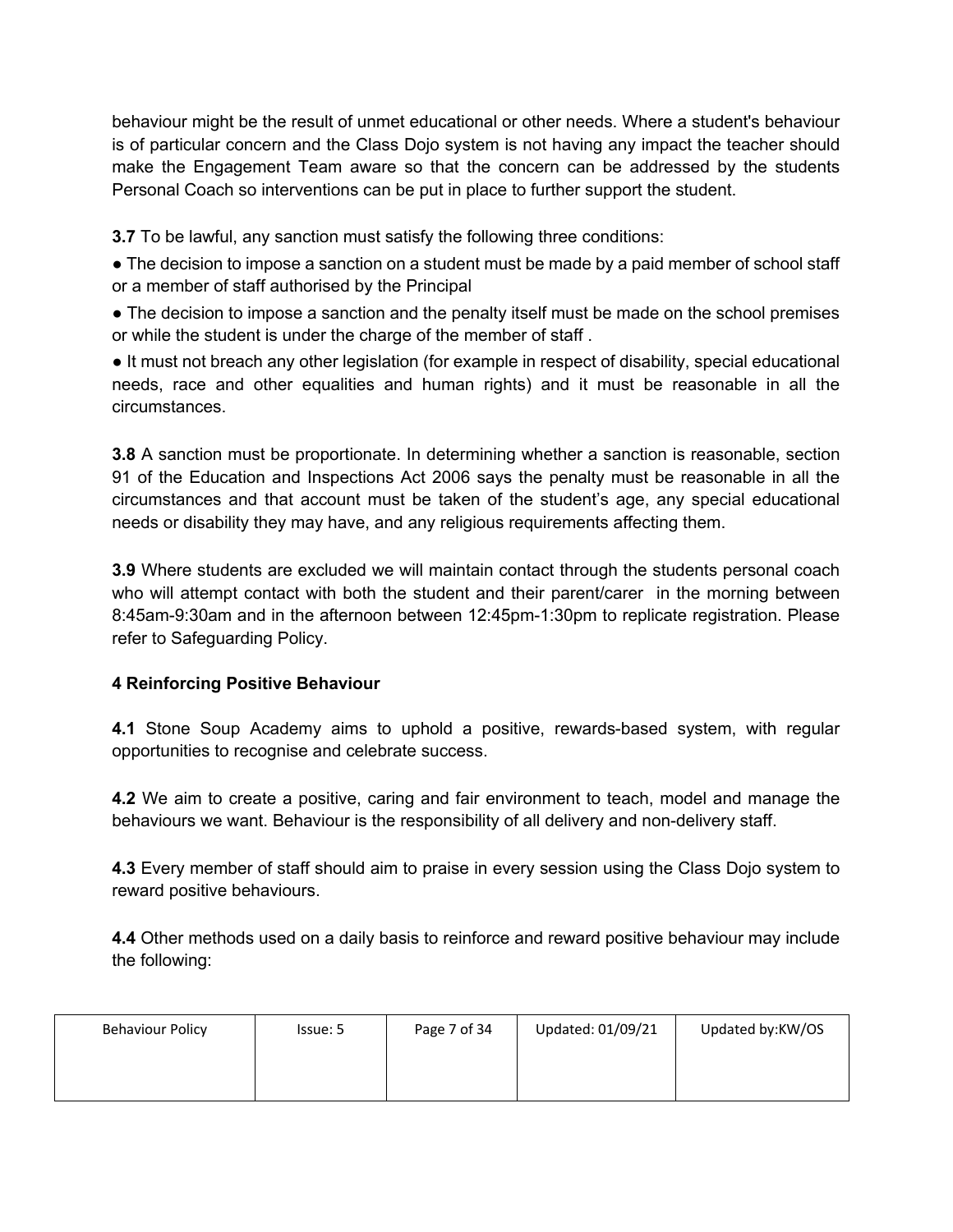- The ClassDojo reward system (see below)
- Reward charts to highlight students who have shown positive behaviour or achieved certificates
- Weekly meetings and tutorials

● Tutors/engagement team workers use extensive data on a daily basis to show positive, helpful behaviour as well as negative behaviours

● ClassDojo Lockers are used for the students to see their behaviour score as a percentage from the previous week and staff praise students at the start of the day.

● Weekly staff focus videos are broadcast in form time on a monday morning where staff give praise to individual students or groups of students for their positive behaviour.

● Pictures are placed all around the school to promote good times at the academy, which serve as a constant reminder to the students that they have a positive experience with us

● We have a weekly reward trip for our 2 top performing students and our most improved student. We have an end of term reward trip to recognise positive behaviours and attendance and also arrange additional trips and rewards as further incentives for students.

● Postcards are sent home to students who show consistent positive behaviour across the school. This could come from a member of the teaching staff, the engagement team or senior leadership team.

**4.5** All positive behaviour that is worth commenting on should be recorded in class dojo and on the master documents which are provided to all teaching and delivery staff.

**4.6** The Class Dojo Reward System. Stone Soup Academy uses ClassDojo as a system to record positive and negative behaviour for each individual student.

Students may be rewarded for behaviours such as:

- Positive lesson
- Excellent work
- Being polite
- Helping others
- Teamwork
- Upholding Stone Soup ethos
- On time to class
- Staying on task

Negative behaviours, which subtract from their daily total are listed in section 3.3.

| <b>Behaviour Policy</b> | Issue: 5 | Page 8 of 34 | Updated: 01/09/21 | Updated by:KW/OS |
|-------------------------|----------|--------------|-------------------|------------------|
|                         |          |              |                   |                  |
|                         |          |              |                   |                  |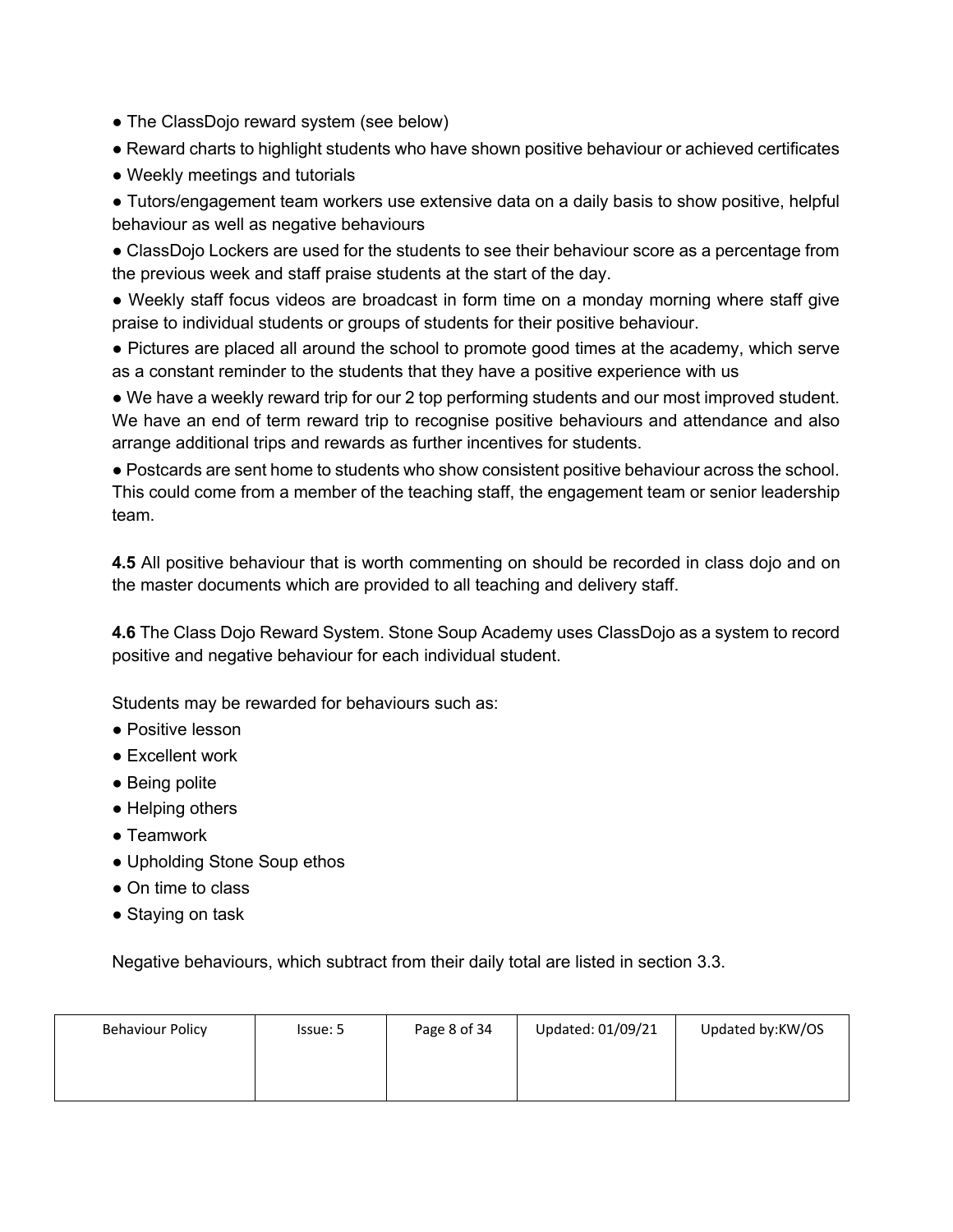Our students are able to earn money by attending school and behaving appropriately. Students can earn up to £5 per day, a total of £25 per week which they accumulate during their time with us. When students finish with us at the end of year 11 the money they have earned will be transferred into their account as long as they have a behaviour score of 90% or above positive Dojo's, an average of 7 or above on their weekly behaviour score and their attendance and punctuality is at 90% or above.

Students earn money in the following way:

If a student receives 40 positives, is on time to school between 9:00am and 9:15am and does not receive a warning they will earn £5 in their class dojo account that they could earn at the end of the year depending on their attendance and class dojo percentage.

If a student receives 30 positives on time to school between 9:00am and 9:15am and does not receive a warning they will earn £4.

If a student receives 20 positives is on time to school between 9:00am and 9:15am and does not receive a warning they will earn £3

They will lose £1 off their amount for that day if they are late. This will also go against their overall punctuality which if it is below 90% they will not earn their money.

#### **5 Responding to challenging behaviour**

**5.1** All students are required to sign a behaviour contract (see Appendix A) in their induction, which takes place on their first day at the school. This outlines expected behaviours, as well as what is considered unacceptable. Students will be set targets during their initial 6 week induction period which are monitored by their personal coach. Where students are struggling to meet these targets interventions are put in to provide further support and everything is done to support students in completing this induction.

**5.2** When poor behaviour is identified, sanctions should be implemented consistently and fairly in line with established systems. A range of disciplinary measures are available and clearly

| <b>Behaviour Policy</b> | Issue: 5 | Page 9 of 34 | Updated: 01/09/21 | Updated by:KW/OS |
|-------------------------|----------|--------------|-------------------|------------------|
|                         |          |              |                   |                  |
|                         |          |              |                   |                  |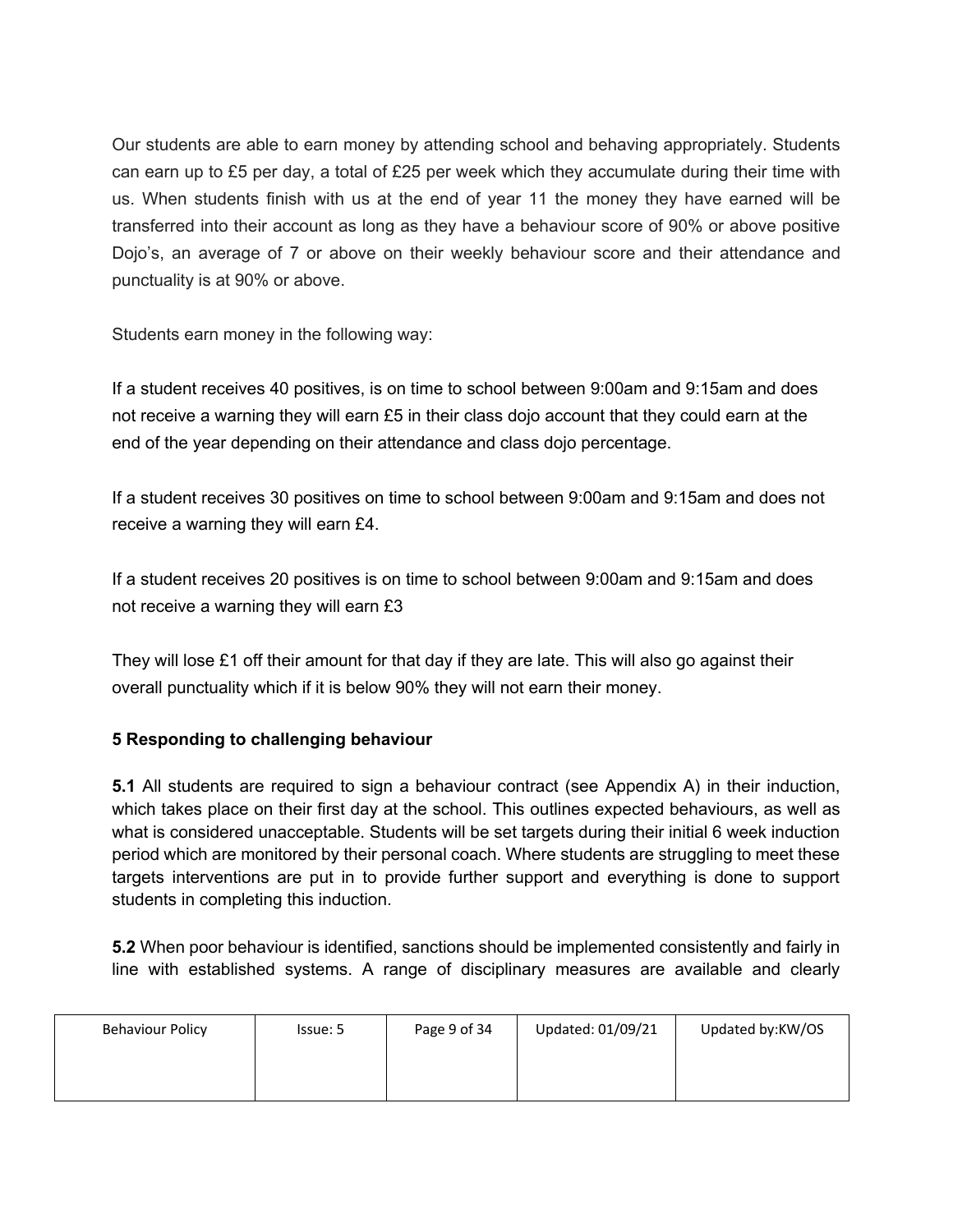communicated to staff and students. These can include:

- A verbal reprimand
- ClassDojo negative point
- o Three negative points constitute a warning
- Loss of privileges such as:

o Not being allowed to participate in offsite activities including afternoon

activities, end of term trips and residential trips

● Negative phone call home.

● Being placed on report (including being set individualised targets to reach) for behaviour monitoring.

**5.3** Responding to challenging behaviour in class the sanctions system is a series of steps. At each step, staff should remind the students that they have a choice. It is also the delivery staff's decision to know when to implement this formal system:

● **A Refrain** - Remind the student of the Code of Conduct or Behaviour Code, (depending on the programme) and that they have a choice.

● **Negative -** If the reminder doesn't work, give the student a negative point on the Class Dojo system. The Engagement team will then monitor the lesson and that particular student via cameras and the online system.

● **Second Negative -** Students are removed from the session by an ET member to talk to them one to one. Ask them to analyse the effect of their actions (e.g. "What do you think will happen if you do knock him out?", "You are better than this", "The (Name of student) that I know makes the right choices here").

● **Third Negative -** If the refrain and negatives don't work, the student will be sent to the learning hub facility under supervision. The student will spend the rest of that session with the Engagement team who will refocus them into a more positive frame of mind. It is always useful to offer some discussion time outside of the session with a student who is displaying challenging behaviour; however if staff are alone with a student and if a colleague is not available to attend the discussion, tutors must remain visible to other staff or CCTV cameras.

(N.B. This policy should be read in line with Physical Intervention Policy and the positive handling policy which is attached as appendix 2)

**5.3** The decision to return the student to the same session should be carefully considered between the staff member and the Lead Tutor. It is the student's responsibility to be in class, learning, and it is the delivery staff's responsibility to assist them to achieve this. If staff are aware

| <b>Behaviour Policy</b> | Issue: 5 | Page 10 of 34 | Updated: 01/09/21 | Updated by:KW/OS |
|-------------------------|----------|---------------|-------------------|------------------|
|                         |          |               |                   |                  |
|                         |          |               |                   |                  |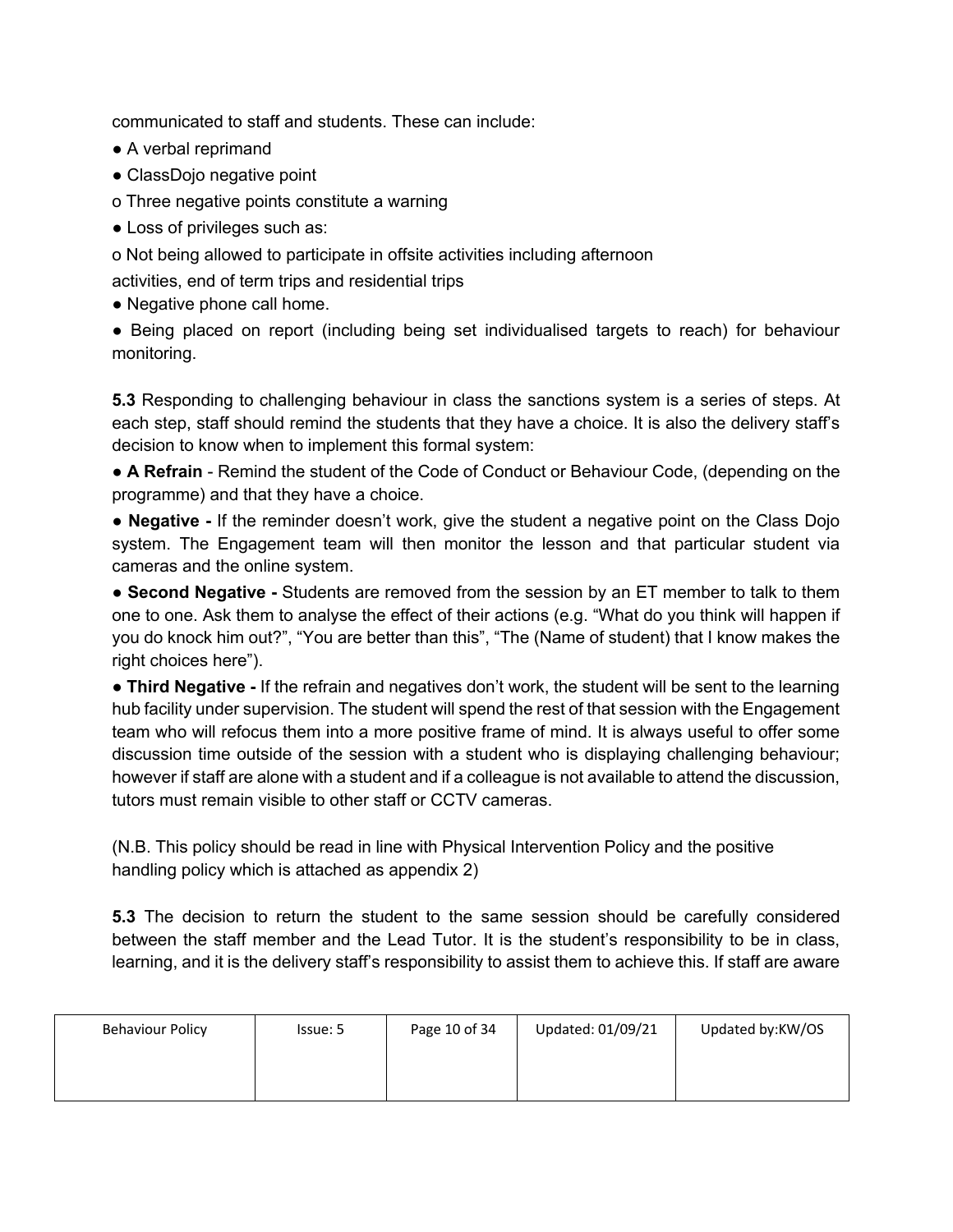that a student is causing serious disruption which is interfering with the work of other students, preventing the session from taking place or is behaving in a way which is likely to lead to a major confrontation, then the standard practice is to remove them from the teaching/activity area. Staff should not send a student out of the room to wander around the building.

**5.4** Staff should not raise their voices to students, but instead use refrains in their usual tone. We recognise that this is more successful than shouting as many students react badly to this and it can escalate small situations.

**5.5** If staff witness some negative or challenging behaviour that needs comment, it should be recorded on class dojo as a negative mark. For more serious incidents, an incident report (attached as appendix 3) should be completed at the earliest possible time, using notes and discussion with staff involved. All information and recordings should be passed to the student's Personal Coach. The outcome of the incident will be fed back to key staff through the use of CPOMS and if appropriate during team meetings and briefings.

**5.6** All incidents involving situations where a student, tutor or member of the public has been at risk of harm should be noted on an Incident Form or a cause for concern and recorded on CPOMS. This matter should also be brought to the attention of the Principal who will decide if the matter requires reporting to the Governing Body.

**5.7** Where tutors are concerned about behaviour, the Principal, Senior Vice Principal, Head of Engagement or Personal Coach may schedule a meeting with the parent/carer.

Working in partnership with home is our most effective way of monitoring behaviour. Most parents/carers are supportive and understand we are acting in the student's best interest. However, we also recognise the need for sensitivity in these conversations as some home situations may be particularly difficult at times. Therefore, we discourage individual members of staff from calling home directly, and contact with home should not be made without first speaking with the Principal, Senior Vice Principal or Head of Engagement. No phone calls should be made using personal phones.

**5.9** Teachers have the power to discipline students for misbehaving outside of the school premises to such an extent as is reasonable. This may include:

- Misbehaviour when the student is:
- o Taking part in any school-organised or school-related activity
- o Travelling to or from school

| <b>Behaviour Policy</b> | Issue: 5 | Page 11 of 34 | Updated: 01/09/21 | Updated by:KW/OS |
|-------------------------|----------|---------------|-------------------|------------------|
|                         |          |               |                   |                  |
|                         |          |               |                   |                  |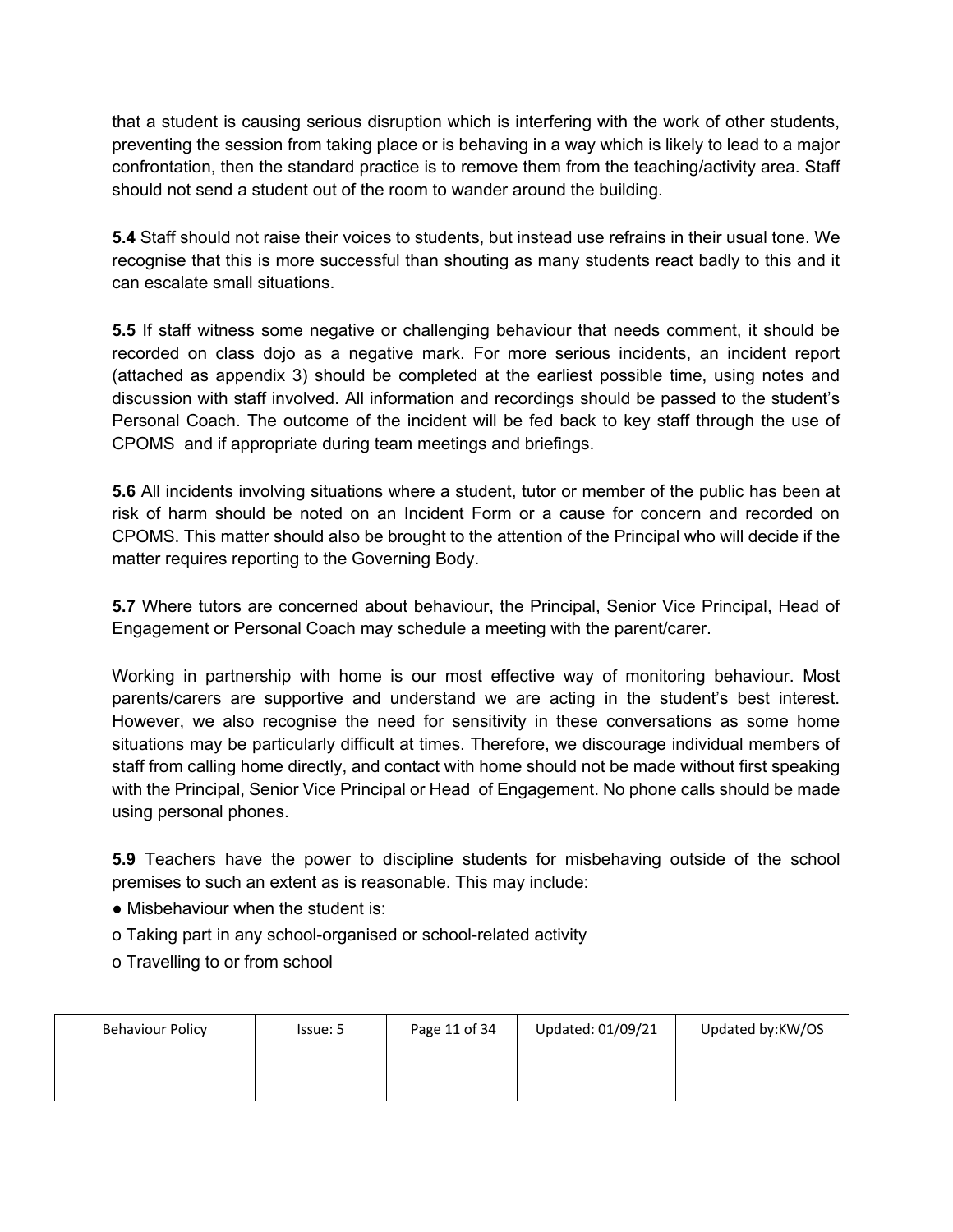- Misbehaviour at any time, whether or not the conditions above apply, that:
- o Could have repercussions for the orderly running of the school
- o Poses a threat to another student or member of the public
- o Could adversely affect the reputation of the school.

In all cases of misbehaviour the teacher can only discipline the student on school premises or elsewhere when the student is under the lawful control of the staff member.

#### **6 Sanctions**

**6.1** Responding to challenging behaviour using Class Dojo. All members of the teaching staff have access to the Class Dojo system on computers and mobile phones. They should use this to respond to low-level disruption (verbal abuse, deliberate or persistent disruption etc.).

● Staff will use a refrain such as 'if that happens again you will earn yourself a negative point'. If behaviour continues, a negative point is given.

• The Engagement Team monitors sessions through CCTV; if another negative is given in that lesson the ET responds and removes the student. The ET work with that

student and refocus them to a more positive frame of mind for return to class, but if unsuccessful they are removed completely and continue the learning away from the classroom.

**6.2** Warnings Three consecutive negative points on ClassDojo for the same behaviour constitutes a warning. Certain specified behaviours, such as smoking and damage to school property, are immediately counted as a warning.

Students who receive a warning forfeit any ClassDojo rewards earned on that day.

**6.3** Where a student begins to gather large numbers of warnings in a half term, their behaviour is more closely monitored by the Engagement team and a series of consequences are implemented to ensure the child's engagement and welfare:

● Six warnings: the staff speak with the student and use individualised targets to monitor the student's behaviour more closely. A number of interventions trigger a daily support card.

● Ten warnings: a letter is sent home to the student's parents/carer notifying them of their child's behaviour.

• Fifteen warnings: the parent is invited to attend a meeting to discuss their child's behaviour and any underlying issues, along with any additional measures that can be implemented to support the student.

| <b>Behaviour Policy</b> | Issue: 5 | Page 12 of 34 | Updated: 01/09/21 | Updated by:KW/OS |
|-------------------------|----------|---------------|-------------------|------------------|
|                         |          |               |                   |                  |
|                         |          |               |                   |                  |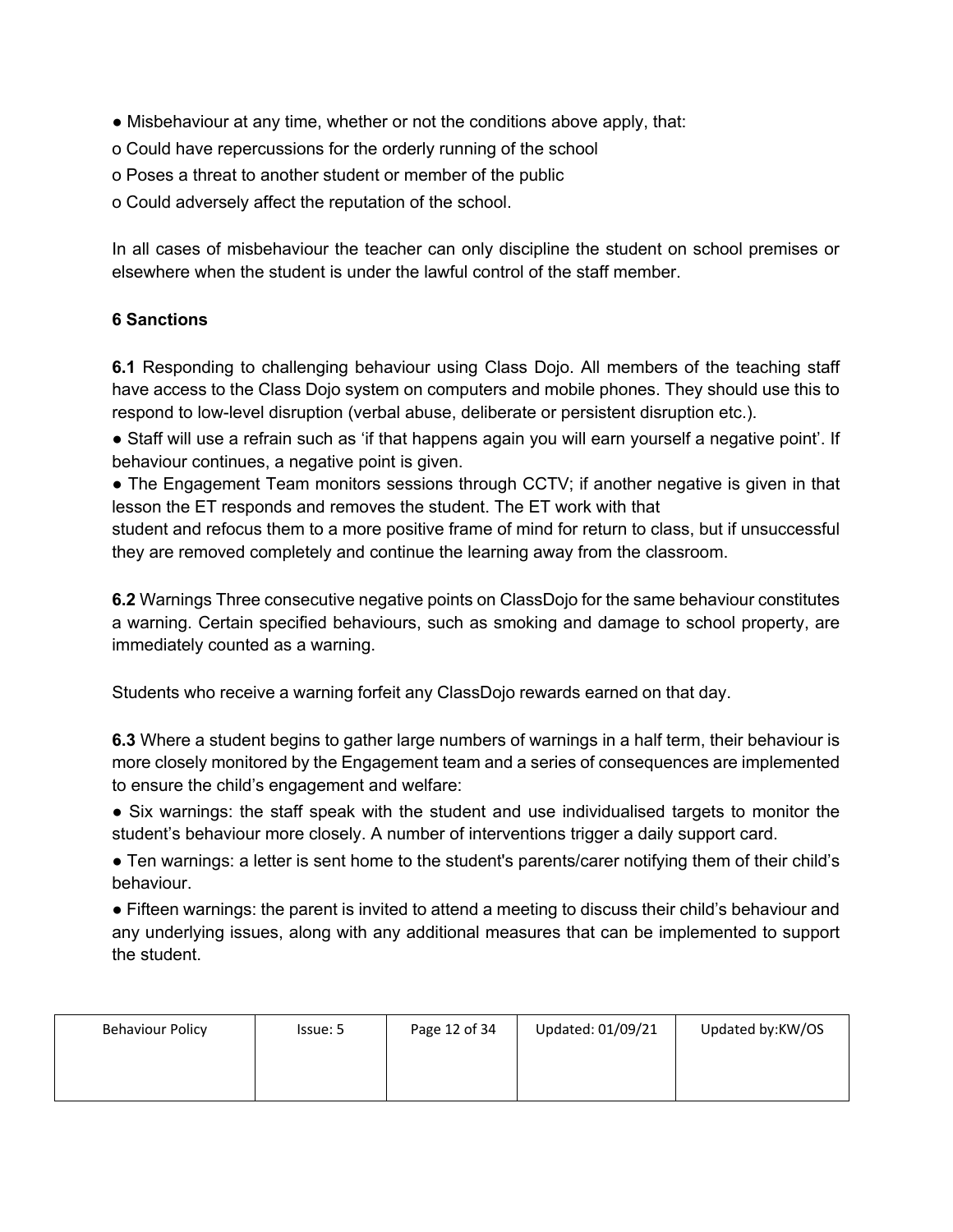● Twenty-five warnings: the student's placement will be placed under consideration.

**6.4** Behaviours such as physical violence or intimidating threats of violence lead to:

• Removal from the provision, including time spent in our

inclusion centre

● Attending a placement review meeting with the parent/carer, referrer, Personal Coach and either one of the Principal or Senior Vice Principal.

● Where meetings have taken place to review student behaviour, targets are set and these are then reviewed at an agreed date.

#### **7 Bullying**

**7.1** Stone Soup Academy follows DFE guidance on bullying, which defines bullying as: "behaviour by an individual or group, repeated over time, that intentionally hurts another individual or group either physically or emotionally". The guidance goes on to say that, "Bullying can take many forms (for instance, cyber-bullying via text messages or the internet), and is often motivated by prejudice against particular groups, for example on grounds of race, religion, gender, sexual orientation, or because a child is adopted or has caring responsibilities". Bullying can be direct (either physical or verbal) or indirect (e.g. being ignored or excluded from social interaction).

**7.2** Bullying of any form is not tolerated at Stone Soup Academy.

**7.3** We take all claims of bullying extremely seriously, and resolve individual issues promptly, fairly and with a view to teaching positive behaviours for the future.

**7.4** Bullying can be motivated by actual differences or perceived differences.

#### **7.5** Bullying can be:

- Physical e.g. punching, kicking, hitting, spitting at another person
- Verbal e.g. name-calling and/or offensive, discriminatory verbal abuse
- Exclusion e.g. deliberately excluding a person or encouraging another person to exclude a person from discussions/activities

● Damage to property or theft e.g. deliberately damaging someone's or taking personal belongings. Physical or verbal threats might be used to force the person to hand over their property

● Face-to-face or remote e.g. via the internet or text

| <b>Behaviour Policy</b> | Issue: 5 | Page 13 of 34 | Updated: 01/09/21 | Updated by:KW/OS |
|-------------------------|----------|---------------|-------------------|------------------|
|                         |          |               |                   |                  |
|                         |          |               |                   |                  |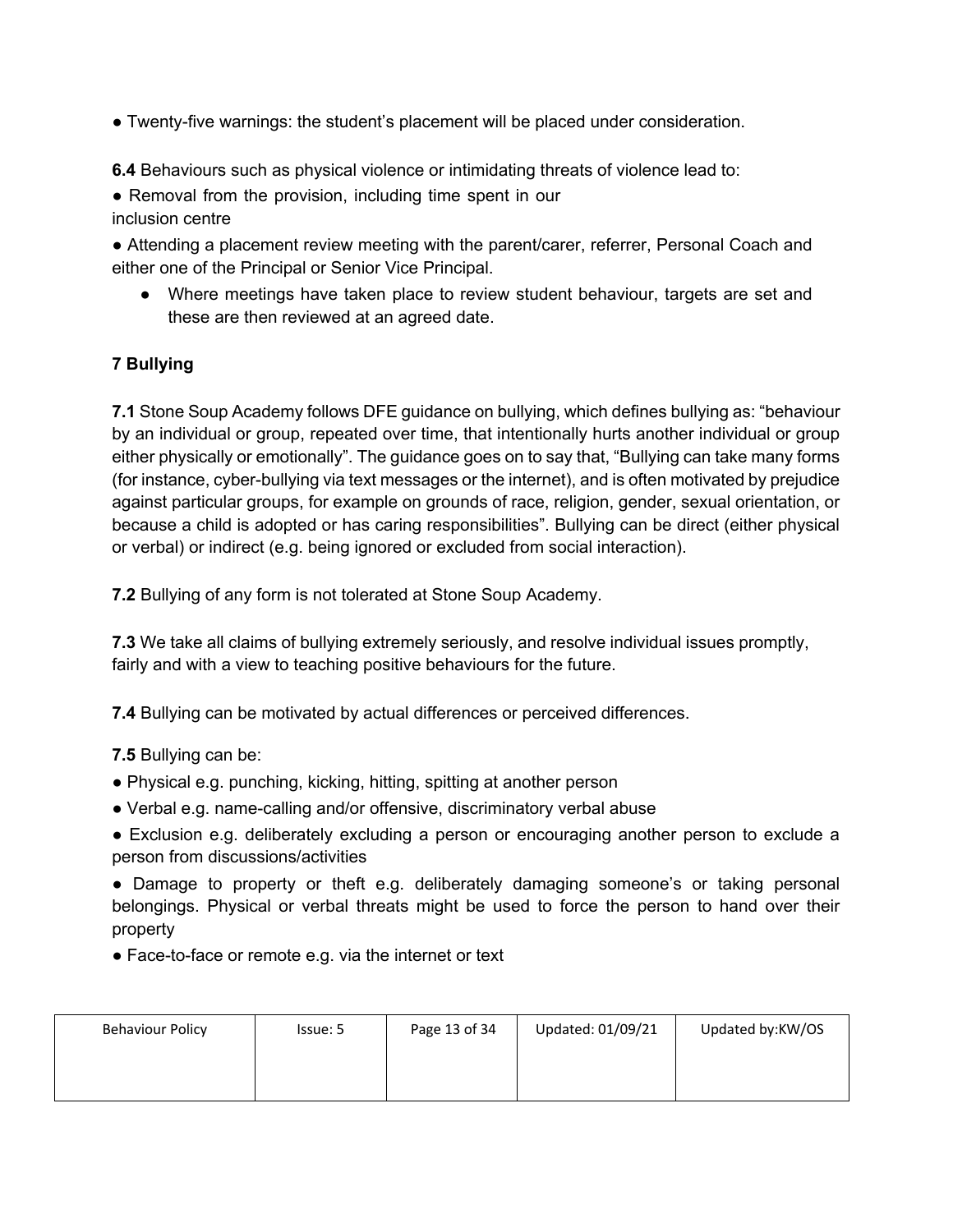● By someone known to the recipient or an unknown protagonist e.g. an anonymous email

● Cyber-bullying e.g. communications that intimidate, control, manipulate, put down, falsely discredit, or humiliate.

**7.6** We expect all members of staff and students at Stone Soup Academy to be united in our drive to eradicate all forms of bullying. We recognise that prevention and education are the most positive and effective means of eliminating bullying.

**7.7** Reporting When an incident of bullying is reported we:

• make it easy for students to report bullying including bullying which may have occurred outside of school, by being clear that students can report bullying to any member of staff without fear of further bullying or discrimination.

• Take any report of bullying seriously and investigate it thoroughly.

● Implement sanctions for any student found to have bullied another student.

This might include loss of privileges, time in inclusion or external exclusion, depending on the nature, severity and context of the bullying

● Work with perpetrators using a restorative justice approach to help them to take responsibility for their actions, understand the impact of their behaviour on others and to repair the harm done and to ensure there is no repetition.

● Work closely with the parents/carers of the perpetrator, and inform them of the outcome of the investigation.

● Support the victims of bullying, by for example, making sure there is an adult who is their first point of contact to express ongoing concerns, and use external agencies such as a counsellor, where appropriate.

● Record all instances of bullying in line with the Behaviour policy, and identify and respond to patterns.

**7.8** Where bullying outside the school is reported to staff, it is investigated and appropriate action taken.

#### **8 Sexual Abuse in Schools**

Many young people have sadly become accustomed to sexual abuse being common place in society, it is vital that at Stone Soup we do not allow such behaviours to become normalised.

Sexual abuse **can not** be accepted in any form; (The DfE identifies Sexual abuse in these ways):

| <b>Behaviour Policy</b> | Issue: 5 | Page 14 of 34 | Updated: 01/09/21 | Updated by:KW/OS |
|-------------------------|----------|---------------|-------------------|------------------|
|                         |          |               |                   |                  |
|                         |          |               |                   |                  |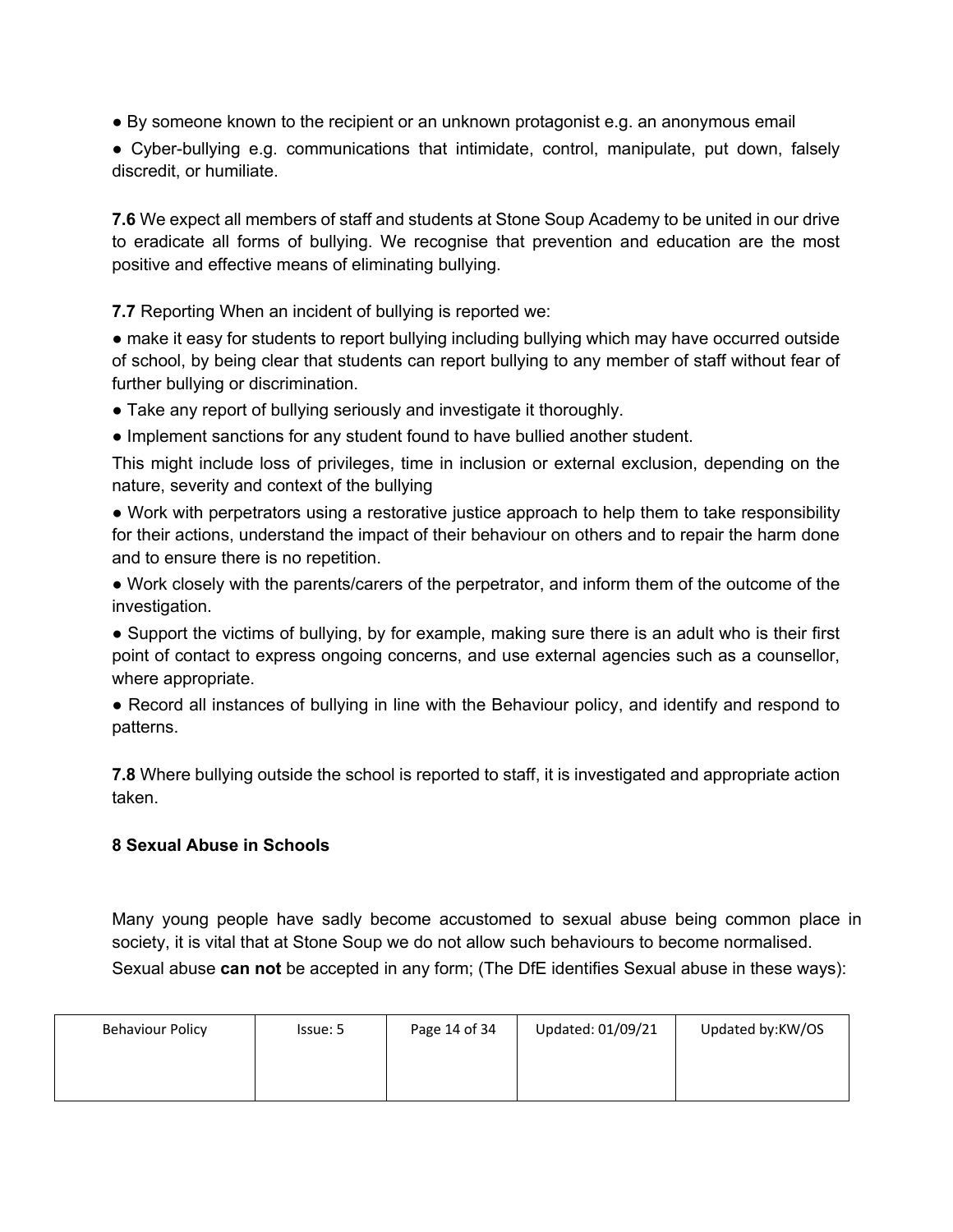*Bullying (*including cyberbullying),

*Physical abuse* such as hitting, kicking, shaking, biting, hair pulling, or otherwise causing physical harm;

*Sexual violence*, such as rape, assault by penetration and sexual assault;

*Sexual harassment*, such as sexual comments, remarks, jokes and online sexual harassment, which may be stand-alone or part of a broader pattern of abuse, upskirting, which typically involves taking a picture under a person's clothing without them knowing, with the intention of viewing their genitals or buttocks to obtain sexual gratification, or cause the victim humiliation, distress or alarm, sexting (also known as youth produced sex).

It is vital that **any cases** of sexually inappropriate behaviour, including sexual touch, sexualised language or referring to another gender as being inferior or insignificant., are not ignored and that the incident and any teacher reponse are recorded.

#### **9 Confiscation of inappropriate items**

**9.1** Stone Soup Academy rules require all students to hand in their mobile phones once they enter the school site. Mobile phones are kept in student lockers and handed back to students at the end of the school day.

**9.2** Other electronic equipment e.g. MP3 players, tablets or hand-held computer games are not to be brought to the Academy and should be handed in alongside mobile phones. Like mobile phones these items are kept in student lockers and handed back to students at the end of the school day.

Other items that should be handed in on entry to the academy are as follows.

- Crisps, fizzy drinks, chocolate, sweets, chewing gum or any form of junk food
- Cigarettes and cigarette papers, lighters and any other smoking paraphernalia

As above these items are kept in student lockers and handed back to students at the end of the school day.

School staff can search a pupil for any item if the student agrees. All students attending the school have signed a behaviour contract indicating they consent to being searched as they arrive at the academy.

**9.3** The following items are not permitted at the Academy or any of its premises under any

| <b>Behaviour Policy</b> | Issue: 5 | Page 15 of 34 | Updated: 01/09/21 | Updated by:KW/OS |
|-------------------------|----------|---------------|-------------------|------------------|
|                         |          |               |                   |                  |
|                         |          |               |                   |                  |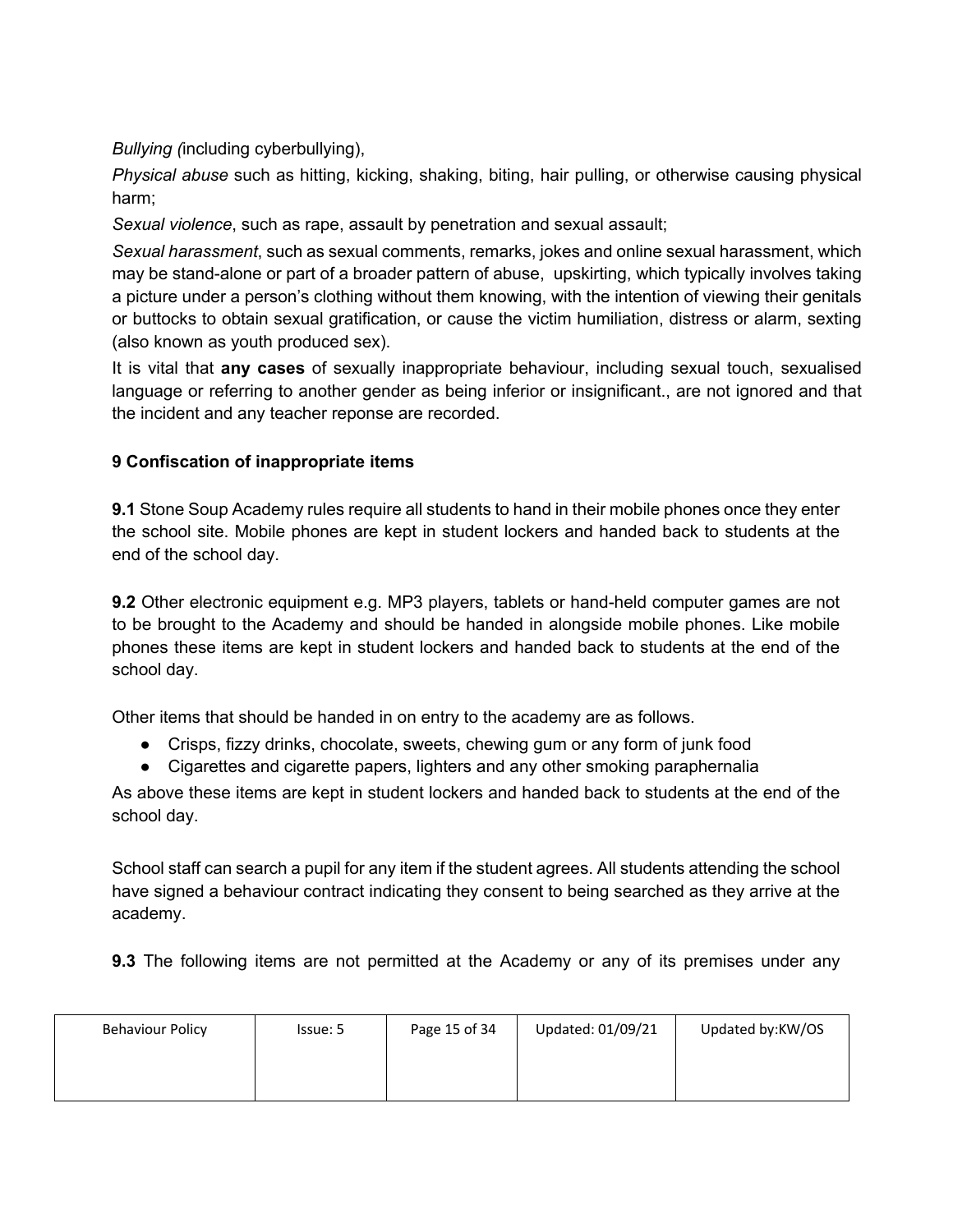circumstances.

- Knives and any object deemed as a weapons
- Alcohol and any illegal drugs or drug related paraphernalia such as 'grinders'.
- Stolen items
- Fireworks
- Pornographic images

● Any article that has been or is likely to be used to commit an offence, cause personal injury or damage to property

● Any item banned by school rules which has been identified in the rules as an item which may be searched for.

Staff are legally allowed to search without consent for prohibited items. Students found in possession of any of these items may be excluded and the items will be confiscated. Where appropriate, the item will be destroyed or handed to the police.

**9.4** Weapons and knives and extreme or child pornography must always be handed over to the police, otherwise it is for the teacher to decide if and when to return a confiscated item.

Please see the DfE Guidance Document Searching, Screening and Confiscation for legislation on what must be done with prohibited items.

#### **10 Power to use reasonable force**

Please see the Physical Intervention and Positive Handling policy attached as appendix 2 for further information.

**10.1** Members of staff have the power to use reasonable force to prevent students committing an offence, injuring themselves or others, or damaging property, and to maintain good order and discipline in the classroom.

**10.2** Principals and authorised school staff may also use such force as is reasonable given the circumstances when conducting a search without consent for prohibited items as outlined in the previous section that have been or could be used to commit an offence or cause harm.

Please see the DfE Guidance Document Use of Reasonable Force for further information.

| <b>Behaviour Policy</b> | Issue: 5 | Page 16 of 34 | Updated: 01/09/21 | Updated by:KW/OS |
|-------------------------|----------|---------------|-------------------|------------------|
|                         |          |               |                   |                  |
|                         |          |               |                   |                  |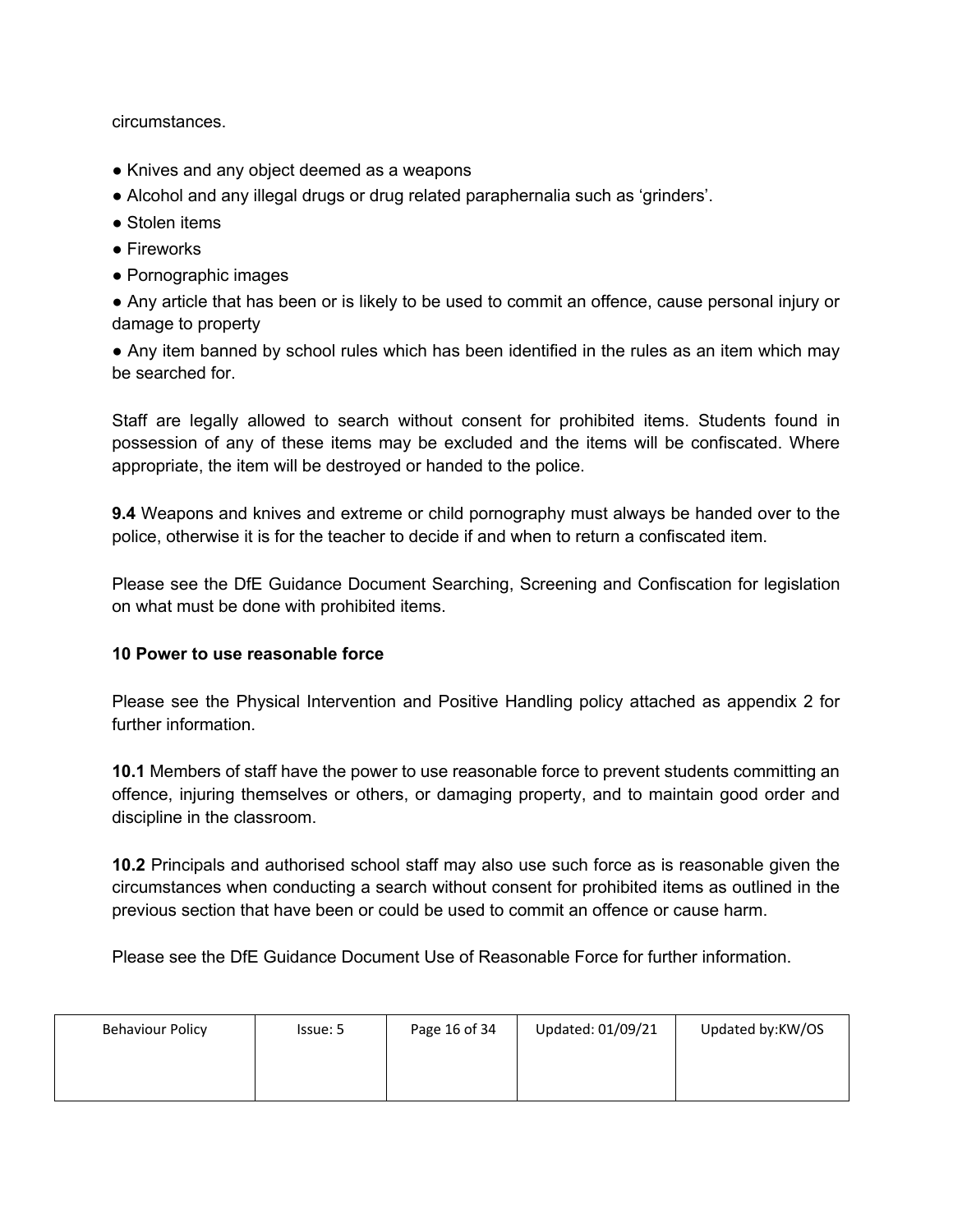#### **11 Key Points for Staff**

- When faced with misbehaviour, try not to take it personally.
- Understanding that students need to learn appropriate behaviours means accepting they will not all behave well all of the time.
- A key skill is separating the behaviour from the perso.
- Avoid confrontation. Young people will often try to draw you into confrontation, particularly if this is the kind of behaviour they are used to.
- Avoid sarcasm.
- Once a sanction has been imposed, it's important not to keep referring back to it. Our basic message is that if you don't get it right today, there is always another chance tomorrow.
- Students will expect you to use the system and respond well to consistency, so please make sure you do use it for both positive and challenging behaviours.
- Ask for help and support whenever you feel you need it.

#### **12 Malicious allegations against staff**

Where a student makes an accusation against a member of staff and the accusation is shown to have been deliberately invented or malicious, the Principal will consider what form of disciplinary action to take in accordance with this policy, which could include exclusion.

The Principal will consider a malicious allegation to be one where there is clear evidence to prove there has been a deliberate act to deceive and the allegation is entirely false.

#### **13 Monitoring, evaluation and review**

The governing body will review this policy at least every year and whenever there is a change in legislation or guidance, and assess its implementation and effectiveness.

The policy will be promoted and implemented throughout the academy.

| <b>Behaviour Policy</b> | Issue: 5 | Page 17 of 34 | Updated: 01/09/21 | Updated by:KW/OS |
|-------------------------|----------|---------------|-------------------|------------------|
|                         |          |               |                   |                  |
|                         |          |               |                   |                  |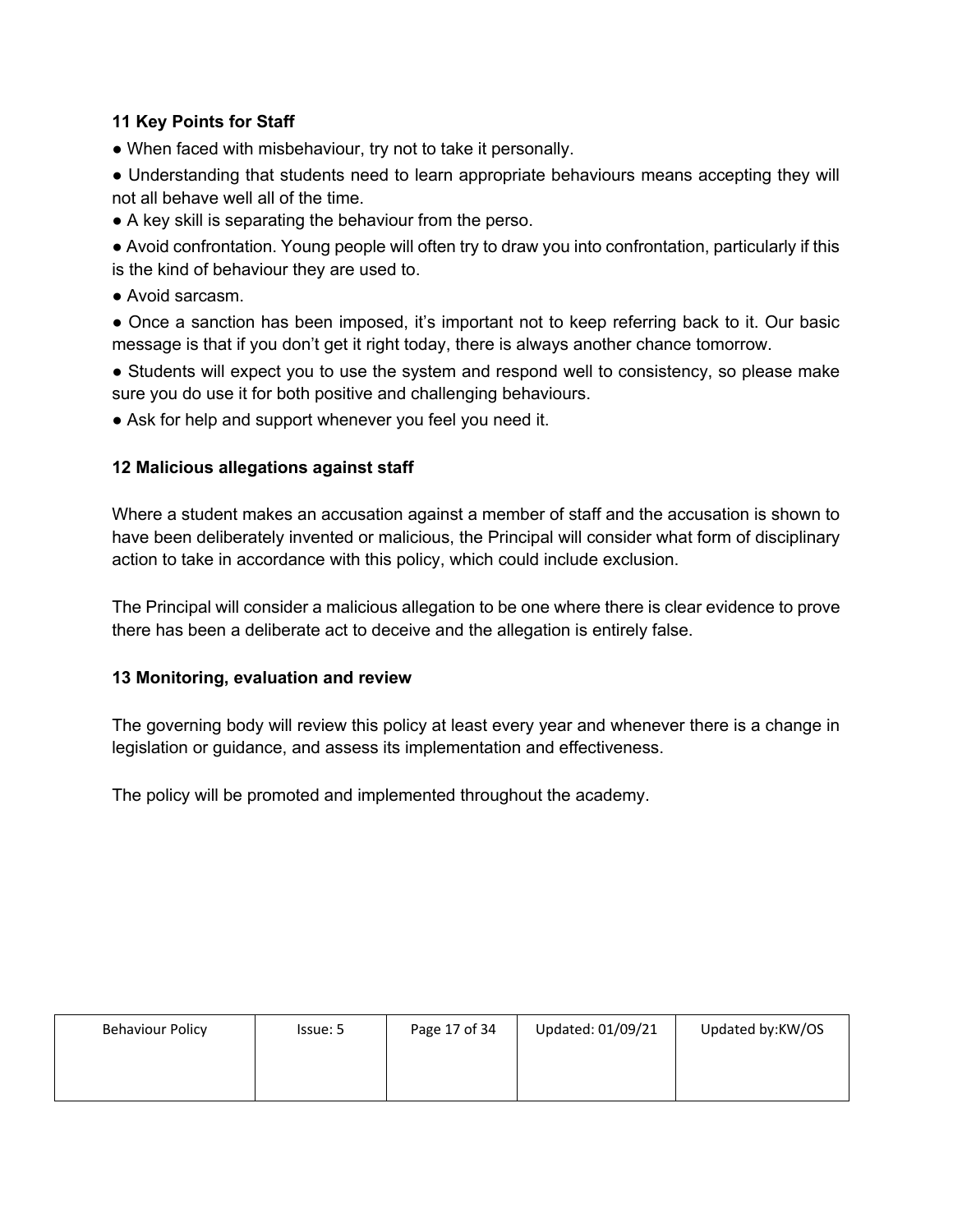| <b>Behaviour Policy</b> | Issue: 5 | Page 18 of 34 | Updated: 01/09/21 | Updated by:KW/OS |
|-------------------------|----------|---------------|-------------------|------------------|
|                         |          |               |                   |                  |
|                         |          |               |                   |                  |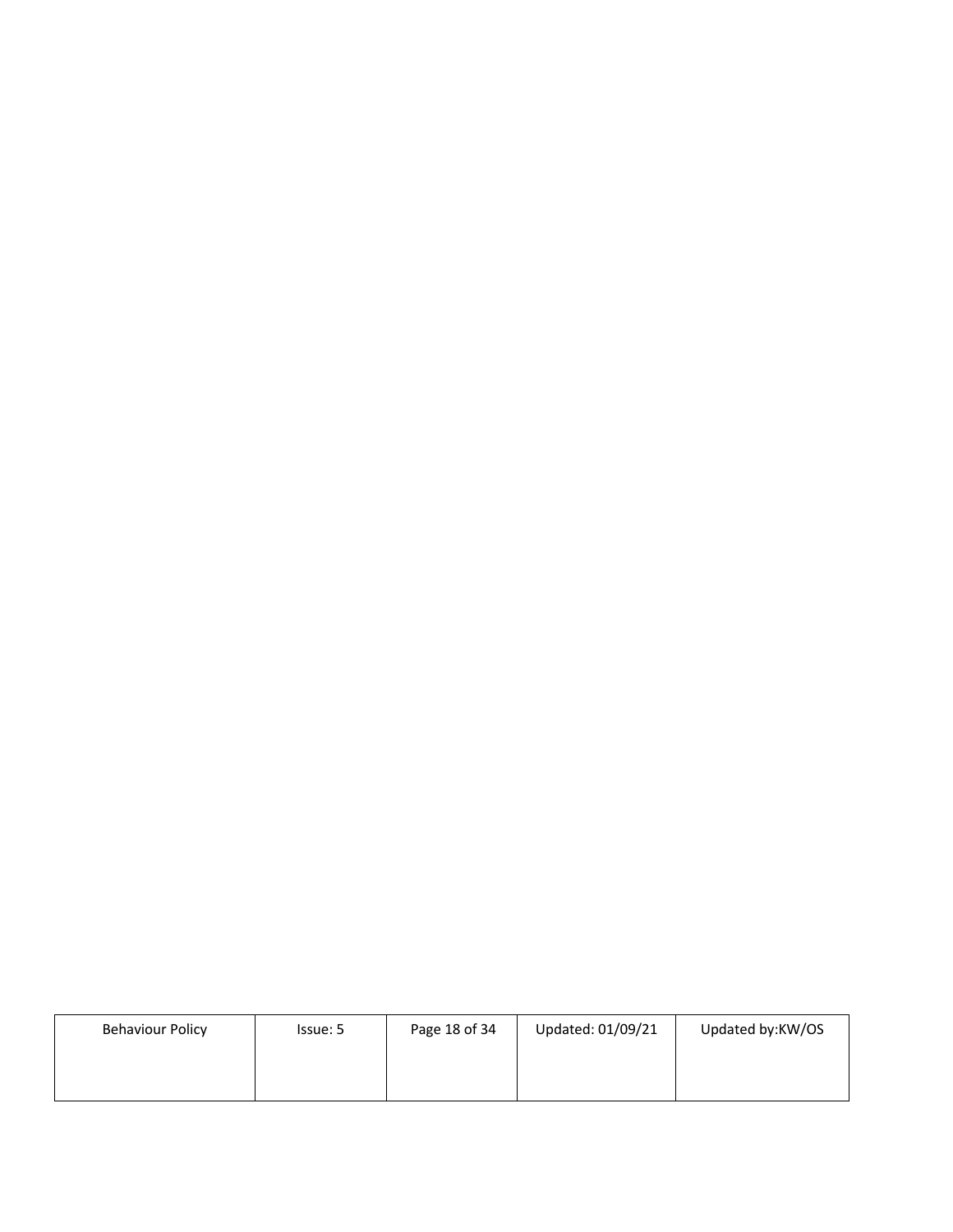### **Appendix 1: Student Behaviour Contract**

This contract is to help the student conduct themselves in a manner that reflects the Stone Soup Behaviour Policy. By signing the Behaviour Contract and following the simple expectations the time spent at Stone Soup will be a happy and safe experience.

#### **As a student of Stone Soup Academy I will:**

- Treat staff, students and learning environment with respect
- Try my hardest in the subjects I have chosen
- Be respectful in my language and manner in and around the building
- Try and always be above 90% in my class dojo positive points
- Try and always be above 90% in my attendance and punctuality
- Address any problems I might have to the engagement team
- Agree to be searched on entry to the academy
- Hand in my phone at the door when searched
- Accept the diversity of our school community, understanding that everyone's needs are different.
- Follow the academy dress code

#### **As a student of Stone Soup Academy I will not:**

- Use threatening behaviour (physical or verbal)
- Be violent to any other student or staff member
- ●Discriminate against others

 ●Behave in a sexually inappropriate manner, including sexual touch, sexualised language or referring to another gender as being inferior or insignificant.

- Distract or hinder other student's learning
- Be in the learning hub unless I have to be
- Bring my phone into school *(If I do I will place it in my locker during the school hours)*
- Smoke during school hours

Student Name:

| <b>Behaviour Policy</b> | Issue: 5 | Page 19 of 34 | Updated: 01/09/21 | Updated by:KW/OS |
|-------------------------|----------|---------------|-------------------|------------------|
|                         |          |               |                   |                  |
|                         |          |               |                   |                  |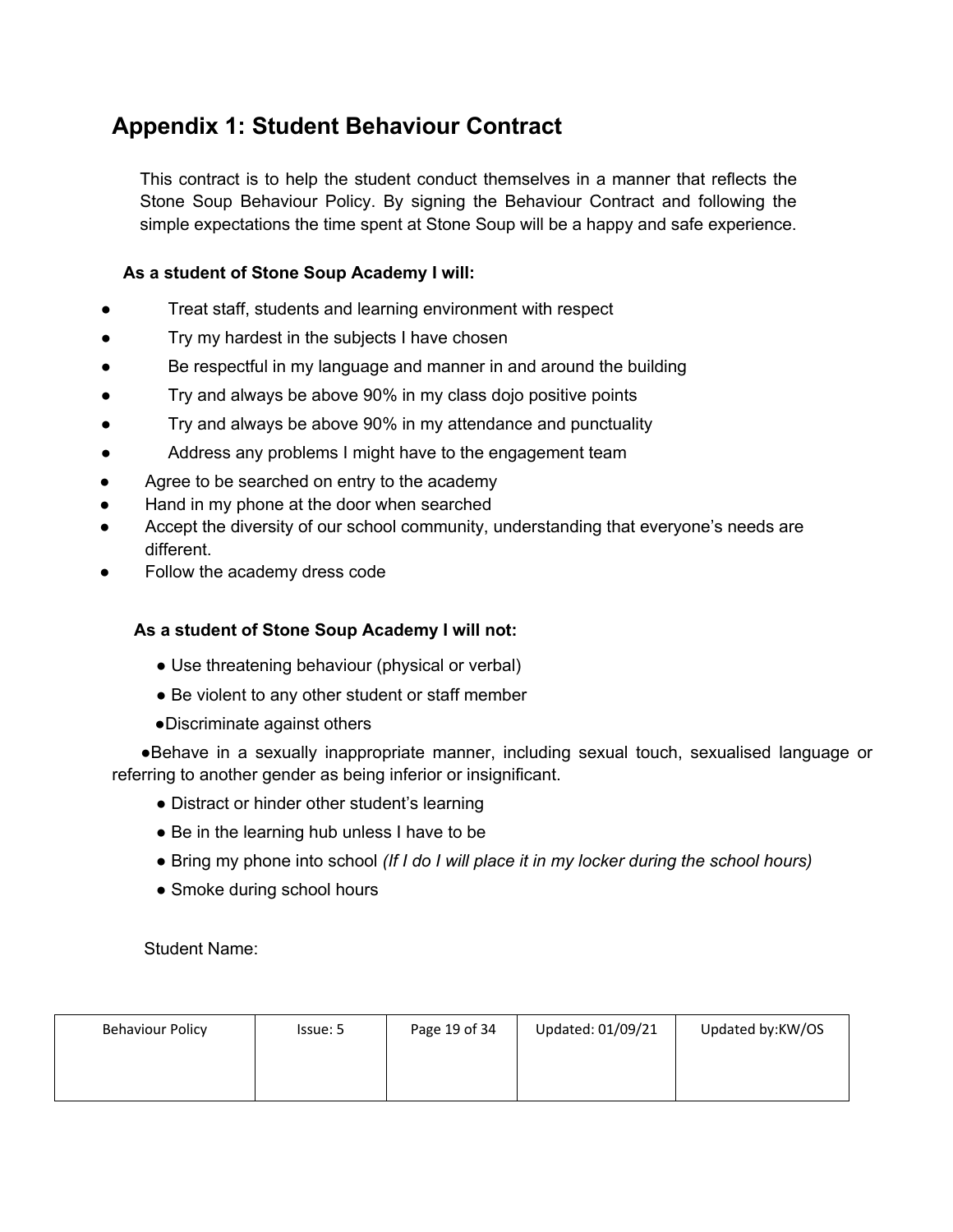Pupil Signature ………………………………….. Date: ………………………

### **Appendix 2: Parent Contract**

This contract is to ensure a common understanding between home and the academy. This will help the student conduct themselves in a manner that reflects the Stone Soup Behaviour Policy. By agreeing to the parental contract we will ensure a consistent approach and will increase the likelihood that the time spent at Stone Soup will be a happy and safe one.

#### **As a Parent/guardian of a Stone Soup Academy pupil I will encourage ……………. to:**

- Treat staff, students and learning environment with respect
- Try their hardest in the subjects they have chosen
- Be respectful with their language and manner in and around the building
- Try and always be above 90% in their dojo positive points
- Try and always be above 90% in their attendance
- Address any problems they might have to the engagement team
- Agree to be searched on entry to the academy
- Hand in their phone at the door when searched
- Accept the diversity of our school community, understanding that everyone's needs are different.
- Follow the academy dress code

#### **I will encourage him/ her NOT to:**

- Use threatening behaviour (physical or verbal)
- Be violent to any other student or staff member
- ●Discriminate against others
- ●Behave in a sexually inappropriate manner, including sexual touch, sexualised language or referring to another gender as being inferior or insignificant.\*
- Distract or hinder other student's learning
- Be in the learning hub unless they have to be
- Bring their phone into school *(If I do I will place it in my locker during the school hours)*

| <b>Behaviour Policy</b> | Issue: 5 | Page 20 of 34 | Updated: 01/09/21 | Updated by:KW/OS |
|-------------------------|----------|---------------|-------------------|------------------|
|                         |          |               |                   |                  |
|                         |          |               |                   |                  |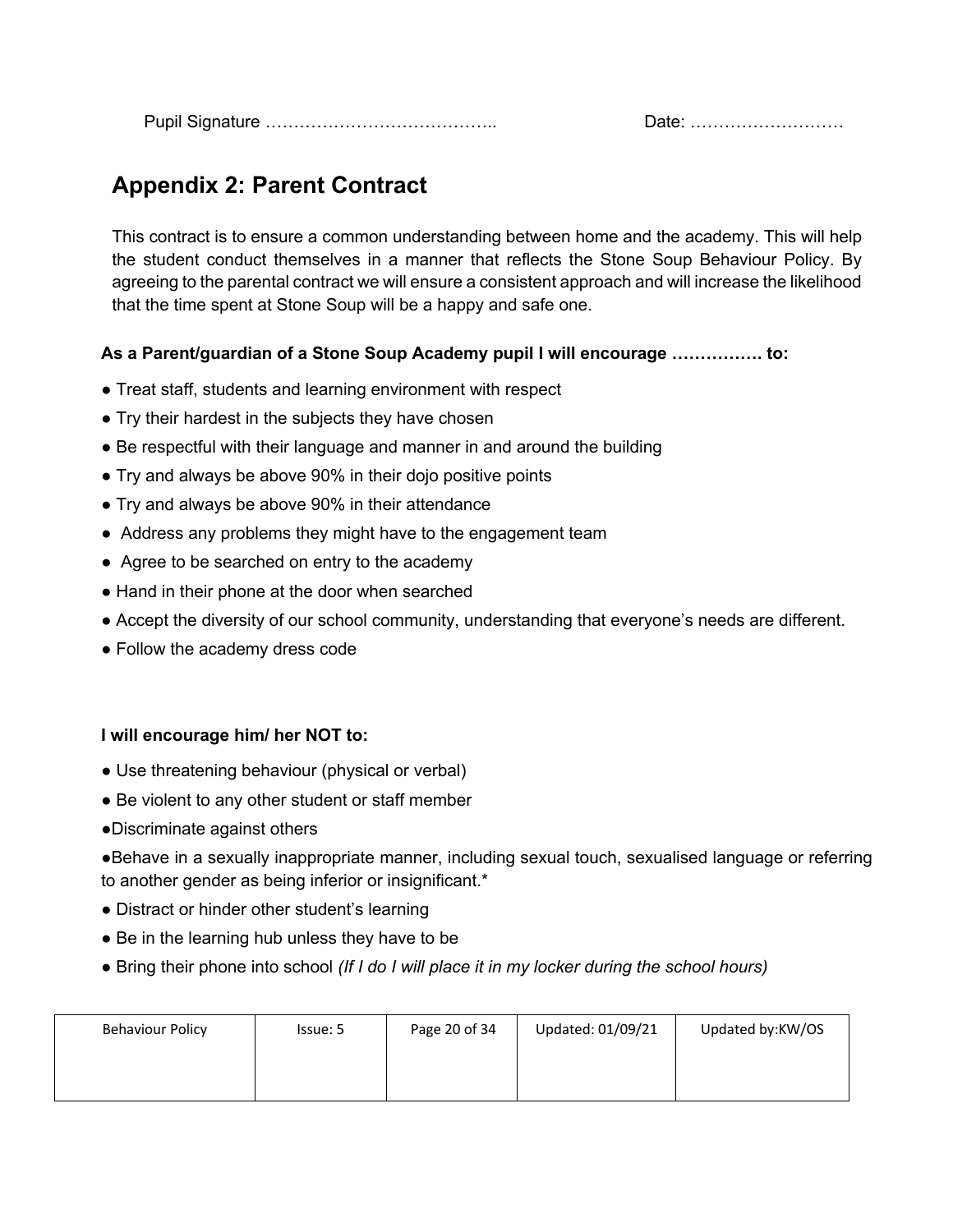• Smoke during school hours

#### **Student** Name:

Adult Signature ………………………………….. Date: ……………………… \*The academy will record any concerning behaviour on the Safeguarding software (CPOMS)

### **Appendix 3: Physical Intervention and Positive Handling Policy**

**1 Introduction** 1.1 This policy is based upon Government Advice on Use of Force.

1.2 Stone Soup recognised that there is a need, reflected in common law, to intervene when there is an obvious risk to safety to its students, staff and property. 1.3 Stone Soup is committed to ensuring that all staff and adults with responsibility for young people's safety and welfare will deal professionally with all incidents involving aggressive or reckless behaviour, and only use positive handling as a last resort in line with DfE and Stone Soup behaviour guidelines. If used at all, it will be in the context of a respectful, supportive relationship with the students. We will always aim to ensure minimal risk of injury to students and staff.

1.4 This policy must be read and implemented in conjunction with the academy's behaviour policy and approach to behaviour management, together with students' individual learning plans.

1.5 The Education Act 1996 (Section 550A) states that it is lawful for teachers and other authorised staff to use reasonable force to prevent a student from committing an offence, causing injury or damage or disrupting the good order and discipline of the academy. Tutors at Stone Soup are not contractually obliged to carry out restraint procedures and they are not contractually obliged to undertake training in any restraint procedures. However, the Principal, Senior Managers and Lead Tutors at Stone Soup are trained in appropriate techniques. This policy applies to all staff who are authorised to use positive handling.

| <b>Behaviour Policy</b> | Issue: 5 | Page 21 of 34 | Updated: 01/09/21 | Updated by:KW/OS |
|-------------------------|----------|---------------|-------------------|------------------|
|                         |          |               |                   |                  |
|                         |          |               |                   |                  |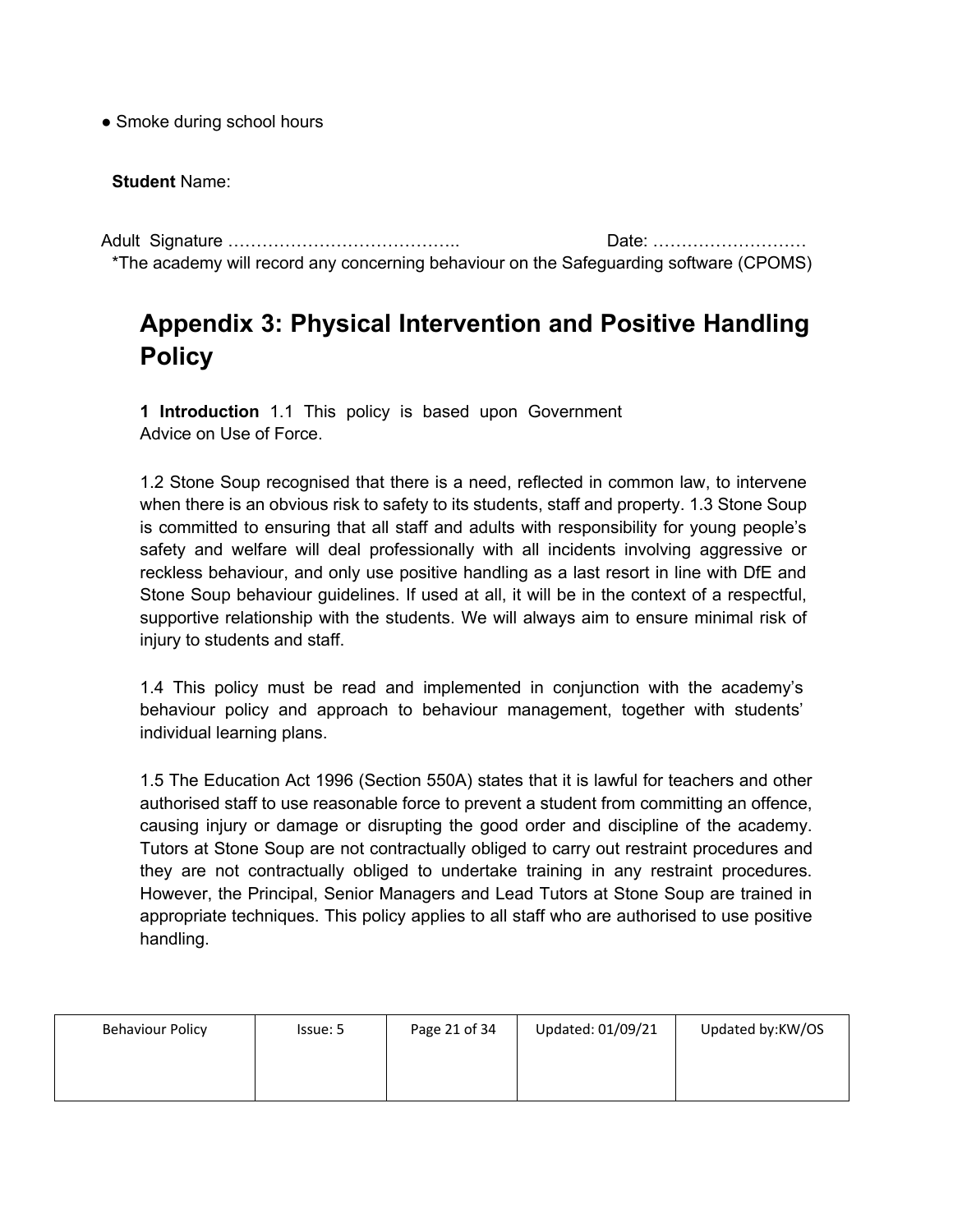1.6 All staff authorised to positively handle students and young people must be aware that they MUST NOT:

- Use corporal punishment
- Use pain to gain compliance
- Deprive the person of food or drink
- Require the person to wear inappropriate clothes
- Humiliate/degrade the child or young person.

**2 Approach to best practice** 2.1 The best practice regarding positive handling outlined below should be considered alongside other relevant policies in Stone Soup, specifically those policies involving behaviour, anti-bullying, child protection and health and safety.

2.2 In line with Education Act 1996 (Section 550A) in the following situations, staff must judge whether or not positive handling would be reasonable or appropriate:

- Where there is risk to the safety of staff, students or visitors
- Where there is a risk of serious damage to property
- Where a student's behaviour is seriously prejudicial to good order and discipline
- Where a student is committing a criminal offence.

This judgement will take into account the circumstances of the incident. All staff should be aware that the use of positive handling in response to a clear or developing danger of injury will always be used to manage behaviour positively to prevent a deterioration of the situation.

2.3 Staff will view positive handling of students as a **last resort for the purposes of maintaining a safe environment.** If students are behaving disruptively or anti-socially, every strategy to de-escalate the situation will be used to manage behaviour positively to prevent a deterioration of the situation.

2.4 Staff will understand the importance of listening to and respecting young people to create an environment that is calm and supportive, especially when dealing with students who may have emotional and behavioural needs, which may increase their aggression.

2.5 All staff will understand the importance of responding to the feelings of the young person, which lie beneath the behaviour as well as to the behaviour itself.

| <b>Behaviour Policy</b> | Issue: 5 | Page 22 of 34 | Updated: 01/09/21 | Updated by:KW/OS |
|-------------------------|----------|---------------|-------------------|------------------|
|                         |          |               |                   |                  |
|                         |          |               |                   |                  |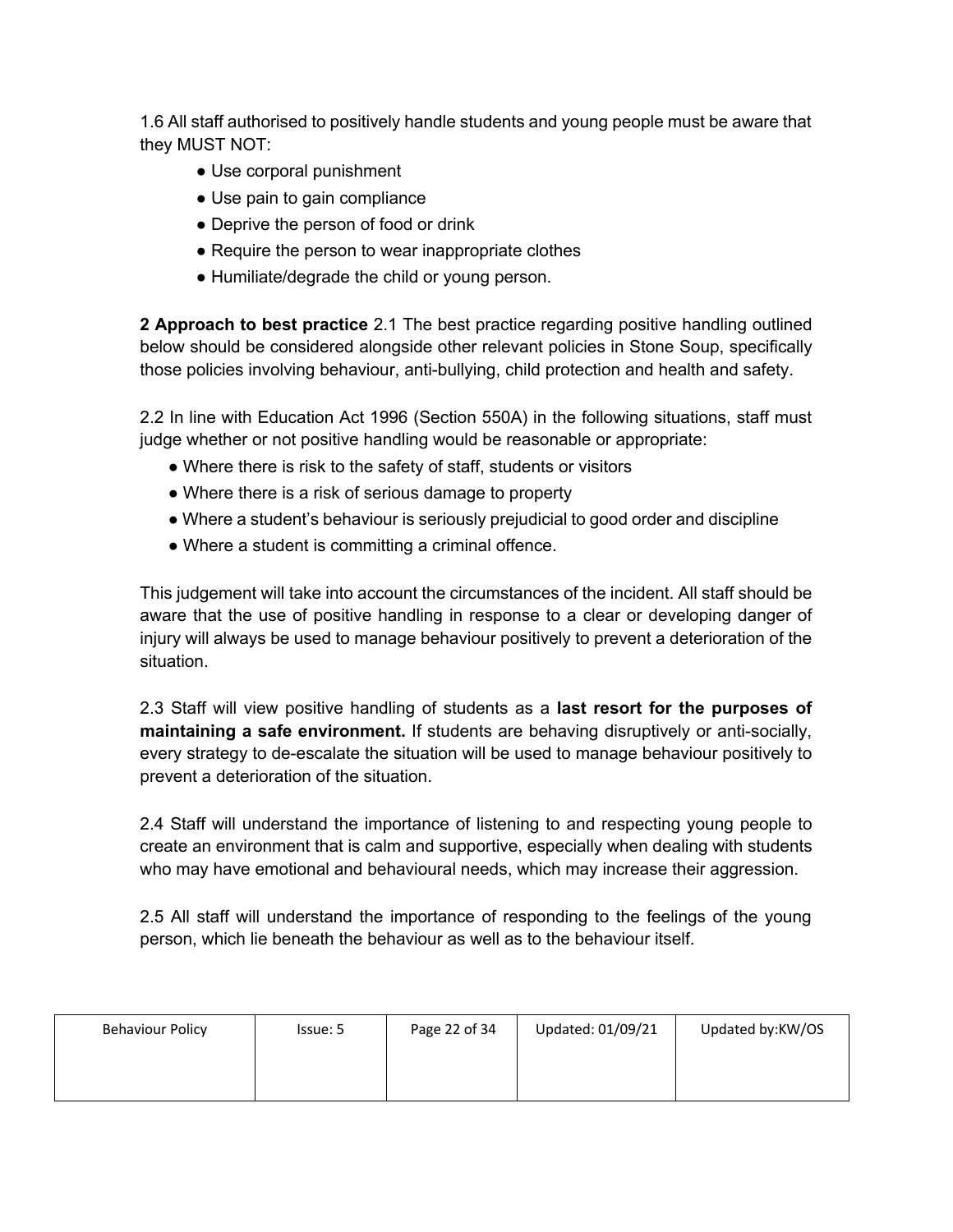**3 Practice regarding specific incidents:** 3.1 All policies and practice regarding the supervision of students at Stone Soup will be appropriate to the identified needs and behaviours of the students. Combined with Stone Soup's approach to behaviour, this should reduce the likelihood of requiring positive handling to an absolute minimum

3.2 The physical action taken will take into consideration the age and competence of the young person and will be the least detrimental alternative

3.3 Staff intervening with young people will seek assistance from other members of staff as early as possible, since single-handed intervention increases the risk of injury to both parties and does not provide a witness.

3.4 A member of staff recognising that a situation is escalating to a point demanding positive handling yet who feels unable to carry this out must, as part of their duty of care, clearly tell the student(s) to stop the behaviour and seek help by any means available. They must also be clear about strategies to de-escalate the situation.

3.5 Staff who become aware that another member of staff is intervening physically with a student will have a responsibility to provide a presence and to offer support and assistance should this be required.

3.6 Where possible, staff who have not been involved in the initial confrontation leading up to an incident may be in a better position to intervene or restrain the student if this proves necessary.

3.7 A student's behaviour may be adversely affected by the presence of an audience. Wherever possible the audience will be removed, or if this is not possible, the student and member(s) of staff will withdraw to a quiet but not completely private place (e.g. two members of staff should be present or a door left open so that others are aware of the situation).

3.8 Staff will be aware of the need to tell the student being restrained, in a calm and gentle manner, that the reason for the intervention is to keep the student and others safe. Staff will explain that as soon as the student calms down, she/he will be released.

3.9 The force used will be commensurate with the risk presented.

3.10 All staff are aware that we operate a back-up system to enable staff to call for help

| <b>Behaviour Policy</b> | Issue: 5 | Page 23 of 34 | Updated: 01/09/21 | Updated by:KW/OS |
|-------------------------|----------|---------------|-------------------|------------------|
|                         |          |               |                   |                  |
|                         |          |               |                   |                  |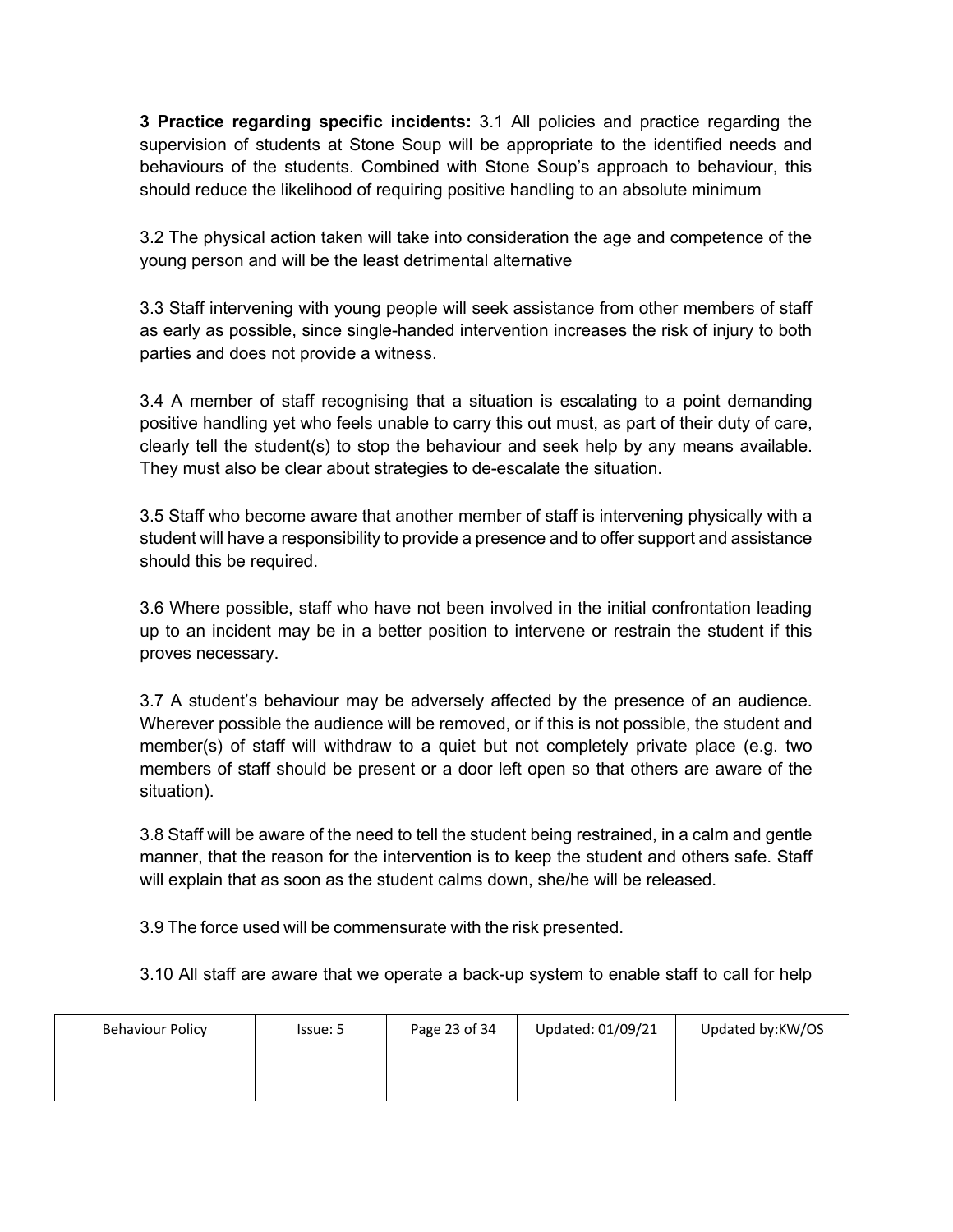in emergencies (e.g. a member of staff will contact a Director or Lead Tutor either by telephone/walkie-talkie or by sending a student).

**4 Positive Handling** 4.1 Examples of situations where positive handling may be appropriate include when:

- A student attacks member of staff or another student
- Students are fighting

● Students are engaging in, or on the verge of, committing deliberate damage or vandalism to property

• A student is causing, or at risk of causing, injury or damage by accident, by rough play, or by misuse of dangerous materials or objects

**4.2** The following approaches are regarded as reasonable in appropriate circumstances:

● Holding for security and to reduce anxiety where there is potential risk, even if the student is not yet out of control. This is best used when the student is anxious or confused. Its purpose is to defuse or prevent escalation. Staff should take care that their actions should in no way be capable of being interpreted by the student as aggression.

- Physically interposing between students.
- Blocking a student's path.
- Pushing, if restricted to situations where reasonable force is used to resist a student's movement This does not include a forceful push that might cause the student to fall over.
- Escorting a student by the hand or arm.

**5 Holds to be avoided** The following

holds should **NOT** be used:

- Holding a student around the neck, or by the collar, or in any other way that might restrict a student's ability to breathe
- Slapping, punching or kicking a student
- Twisting or forcing limbs against a joint
- Tripping a student
- Holding a student by the hair or ear
- Holding a student face down on the ground.

| <b>Behaviour Policy</b> | Issue: 5 | Page 24 of 34 | Updated: 01/09/21 | Updated by:KW/OS |
|-------------------------|----------|---------------|-------------------|------------------|
|                         |          |               |                   |                  |
|                         |          |               |                   |                  |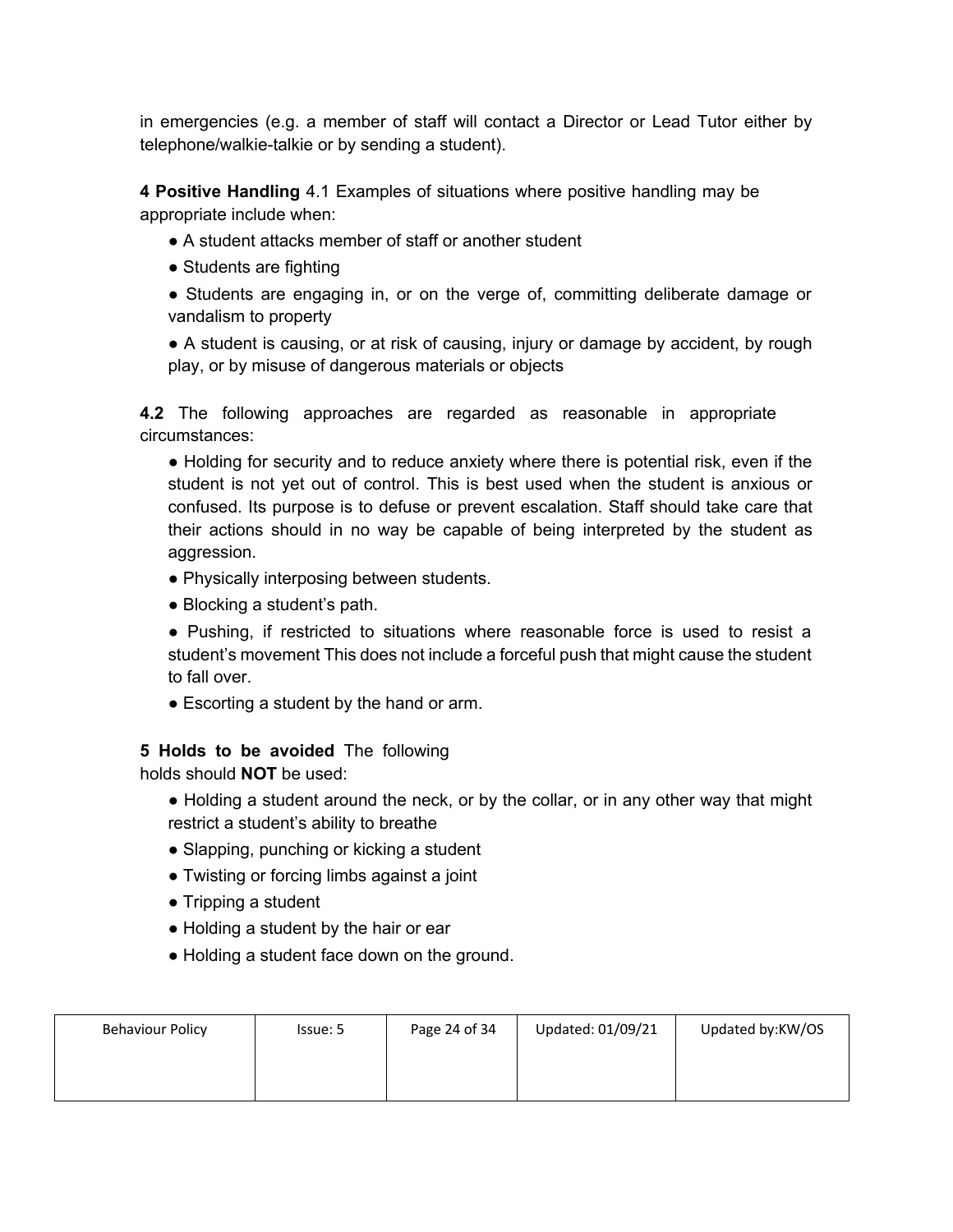#### **6 Recording an incident**

6.1 All incidents that result in non-routine interventions will be recorded in detail in an incident report (see Appendix 3).

6.2 Contemporaneous record (i.e. written within twenty four hours of the incident's occurrence) will be made by the staff member involved in the incident.

6.3 Similarly, contemporaneous notes will also be made by any other members of Staff involved (i.e. as witnesses or additional providers of support).

6.4 The record will contain the following information:

- The name(s) and the job title(s) of the member(s) of staff who used reasonable force
- The name(s) of the student(s) involved
- When and where the incident took place
- Names of staff and students who witnessed the incident
- The reason that force was necessary
- Behaviour of the student which led up to the incident
- Any attempts to resolve and de-escalate the situation
- The degree of force used
- How it was applied
- How long it was used for
- The student's response and the eventual outcome
- Details of any injuries suffered by either staff or students (if able, photograph)
- Details of any damage to property (if able, photograph damage)
- Details of any medical treatment required (the accident book will be completed, where medical treatment is needed)
- Details of follow-up, including contact with the parents/carers of the student(s) involved
- Details of follow up involvement of other agencies police, Social Services
- Post incident discussion with young person.

6.5 Student witnesses may also be asked to provide a written account if appropriate.

| <b>Behaviour Policy</b> | Issue: 5 | Page 25 of 34 | Updated: 01/09/21 | Updated by:KW/OS |
|-------------------------|----------|---------------|-------------------|------------------|
|                         |          |               |                   |                  |
|                         |          |               |                   |                  |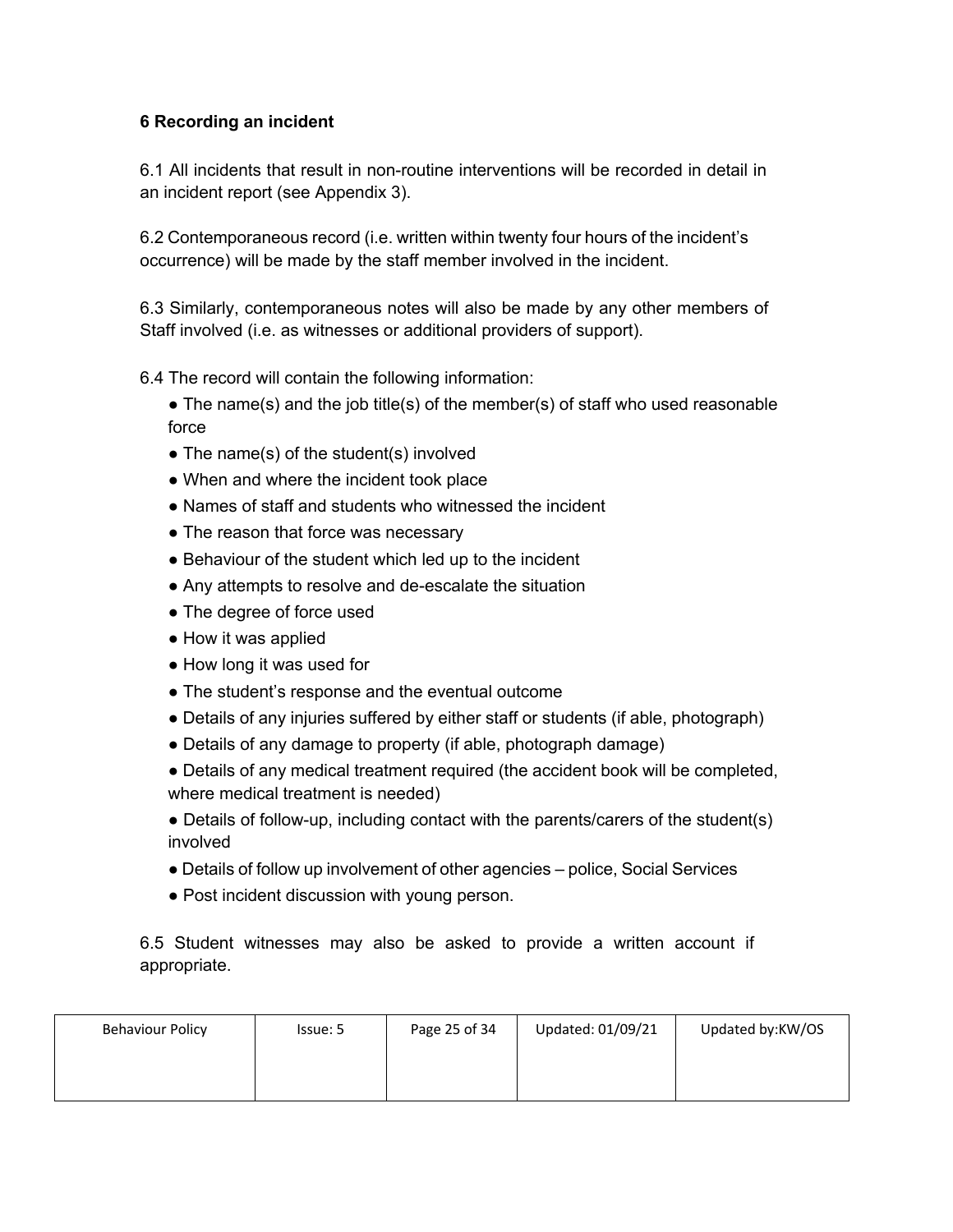6.6 A copy of this entry will be kept on the student's file and retained.

6.7 Stone Soup will report any injuries to students or staff in accordance with legislation.

6.8 Students who are identified as likely to require positive handling as part of their Behaviour management will require an Individual Behaviour Plan alongside their Individual Education Plan. This is drawn up in response to the risk posed by the student's behaviour and is shared with all staff, parents/carers and the student if appropriate.

**7 Debriefing Arrangements** 7.1 The student and the member of staff will be checked for any sign of injury after an incident. First aid will be administered to anyone who requires it, or medical treatment obtained.

7.2 The student will be given time to become calm while staff continue to supervise him/her. When the student regains complete composure, a senior member of staff (or his/her nominee) will discuss the incident with the student and try to ascertain the reason for its occurrence. The student will be given the opportunity to explain things from his/her point of view. All necessary steps will be taken to re-establish the relationship between the student and the member(s) of staff involved in the incident.

In cases where it is not possible to speak to the student on the same day as the incident occurred, the debrief will take place as soon as possible after the student returns to Stone Soup

7.3 All members of staff involved will be allowed a period of debrief and recovery from the incident. This may involve access to external support. A senior member of staff (or his/her nominee) will provide support to the member(s) of staff involved.

7.4 The Principal will be informed at the earliest possible opportunity of any incidents where positive handling was used. The Principal (or her/his nominee) will initiate the recording process if not already underway. (See 6.0) and review each incident to ensure that any necessary lessons are learned.

**8 Training Needs of Staff** 8.1 In cases where it is known that a student will require positive handling on occasions, Stone Soup will ensure that appropriate training is provided. Staff involved will identify their training needs in this area.

| <b>Behaviour Policy</b> | Issue: 5 | Page 26 of 34 | Updated: 01/09/21 | Updated by:KW/OS |
|-------------------------|----------|---------------|-------------------|------------------|
|                         |          |               |                   |                  |
|                         |          |               |                   |                  |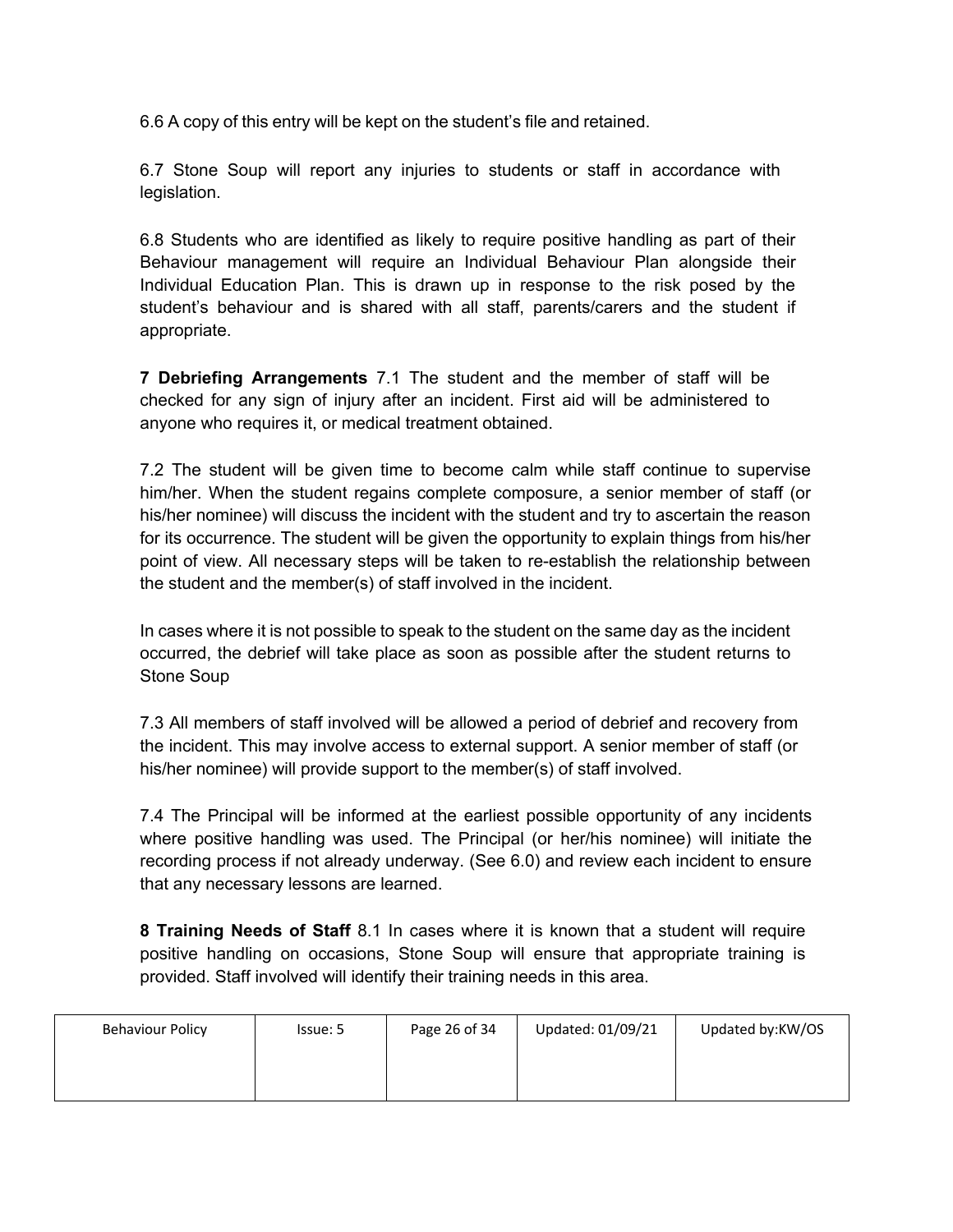8.2 Where Stone Soup anticipates that positive handling may be required on occasions, Stone Soup will review approach and techniques with its consultant/trainer.

8.3 Staff trained in positive handling techniques need to update their training on a yearly basis and ensure that their training record is kept up to date.

#### **9 Authorisation of staff to use positive handling**

9.1 We recognise that positive handling will be seldom used and it is a last resort to maintaining a safe environment.

9.2 All teaching staff are, by the nature of their roles, authorised to use positive handling as appropriate. Support staff will require specific authorisation, either temporarily or permanently. The Principal can only give this authorisation. Authorised staff will be notified formally.

9.3 Best practice will be monitored. Frequent sessions to practice the use of techniques, as well as to disseminate any revised information, will be included as part of the Stone Soup's normal schedule or pastoral meetings.

These meetings will be open to all staff, including non-teaching staff, who have been authorised to use positive handling techniques

9.4 In the event of a complaint being received by Stone Soup in relation to the use of physical force by staff, the matter will be investigated in accordance with Stone Soup's complaints procedure.

**10 Arrangements for Informing parents/carers** 10.1 parents/carers will be informed of Stone Soup's policy regarding positive handling in the following ways:

● At the outset of the introduction of this policy, all parents/carers will be sent a letter outlining its introduction with information about obtaining a copy for their own information

● Thereafter, a section about the Stone Soup's legal obligations to maintain a safe environment and the possible use of positive handling (as a very last resort) with

| <b>Behaviour Policy</b> | Issue: 5 | Page 27 of 34 | Updated: 01/09/21 | Updated by:KW/OS |
|-------------------------|----------|---------------|-------------------|------------------|
|                         |          |               |                   |                  |
|                         |          |               |                   |                  |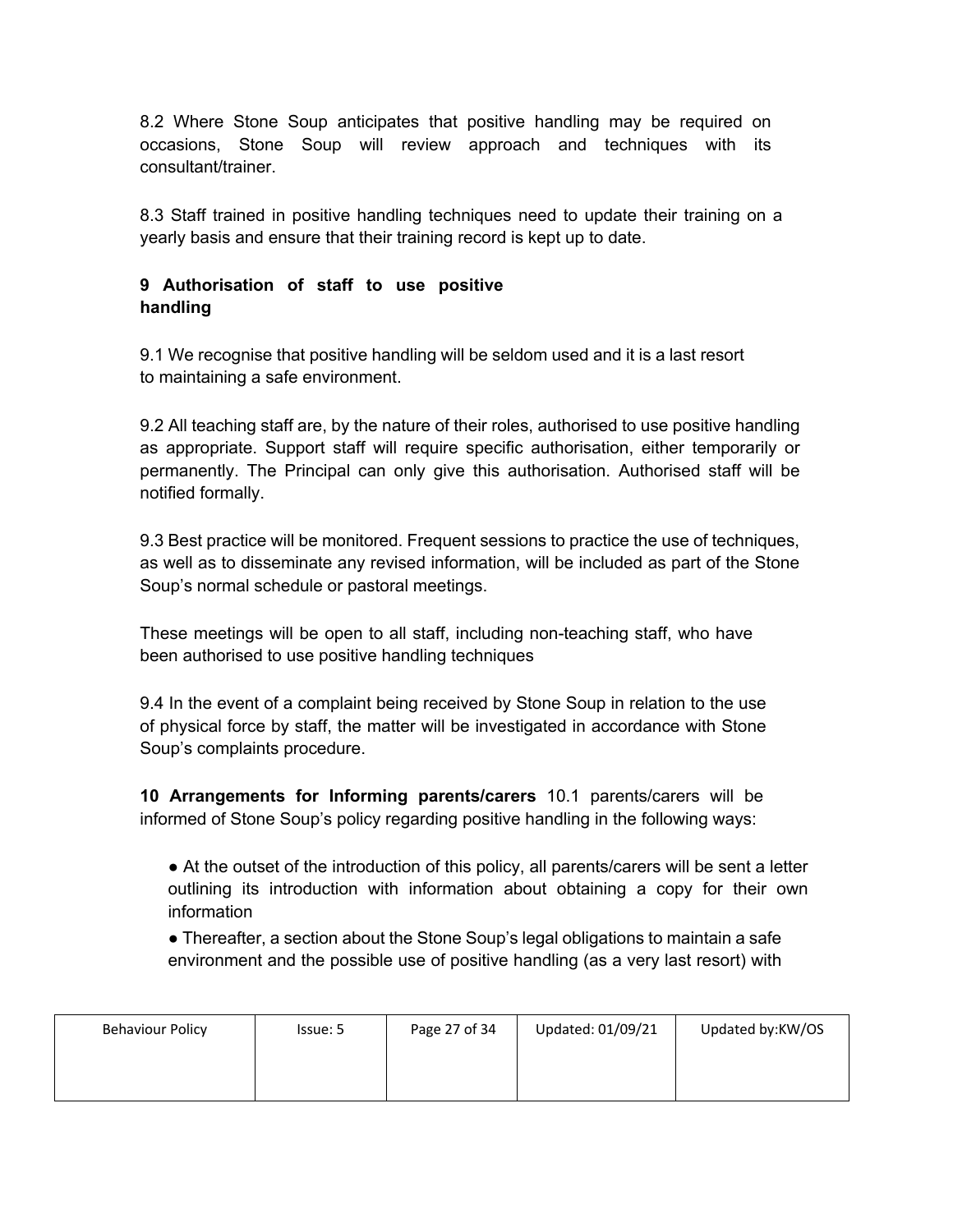students will be included in Stone Soup's brochure

- All parents/carers will be informed after a non-planned incident where positive handling is used with a young person
- The policy will be available on the school website.

The Governing Body of Stone Soup Academy will be informed of the number of incidents where positive handling has been used, on an annual basis.

| <b>Behaviour Policy</b> | Issue: 5 | Page 28 of 34 | Updated: 01/09/21 | Updated by:KW/OS |
|-------------------------|----------|---------------|-------------------|------------------|
|                         |          |               |                   |                  |
|                         |          |               |                   |                  |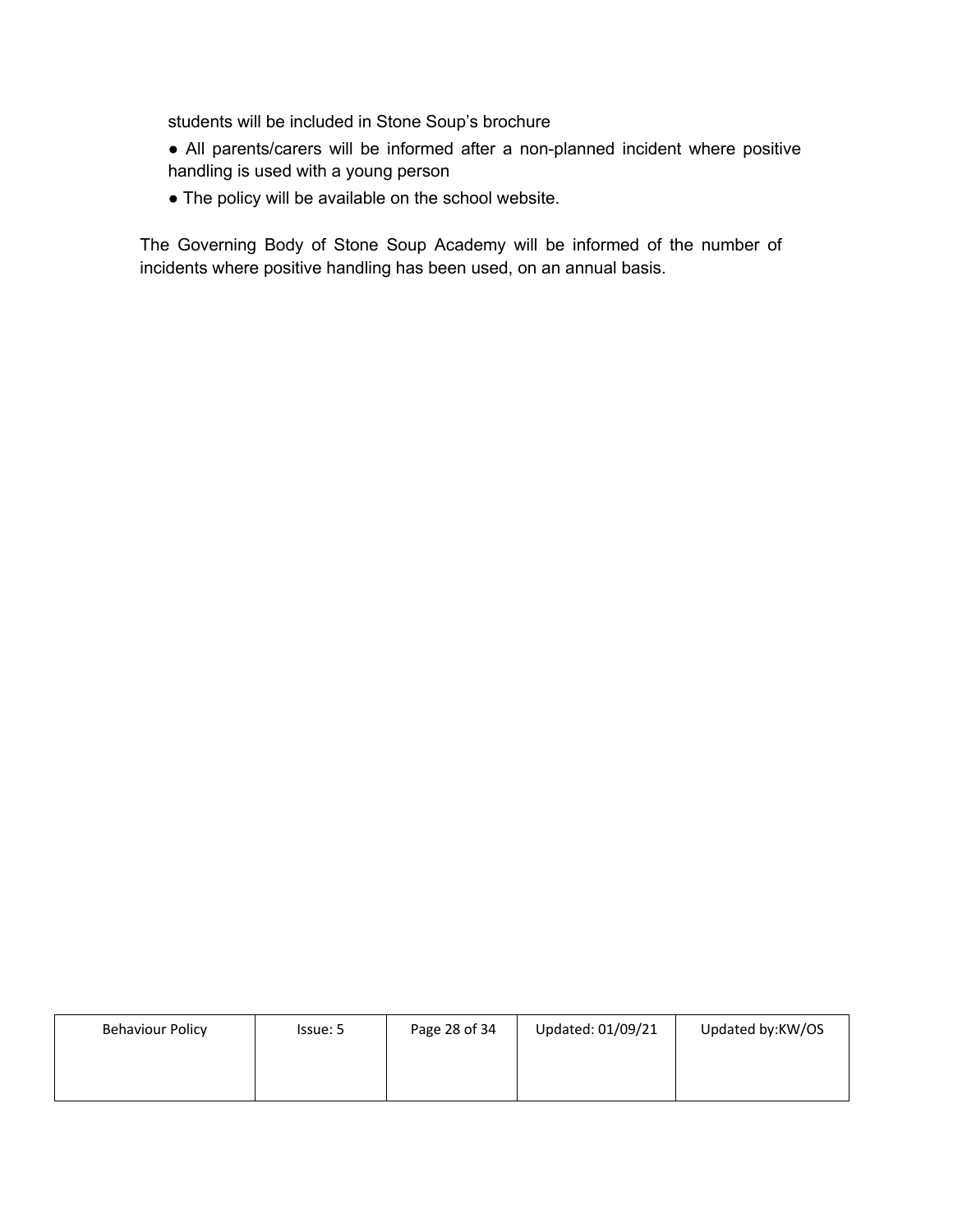# **Behaviour policy: coronavirus addendum**

Stone Soup Academy



| <b>Behaviour Policy</b> | Issue: 5 | Page 29 of 34 | Updated: 01/09/21 | Updated by:KW/OS |
|-------------------------|----------|---------------|-------------------|------------------|
|                         |          |               |                   |                  |
|                         |          |               |                   |                  |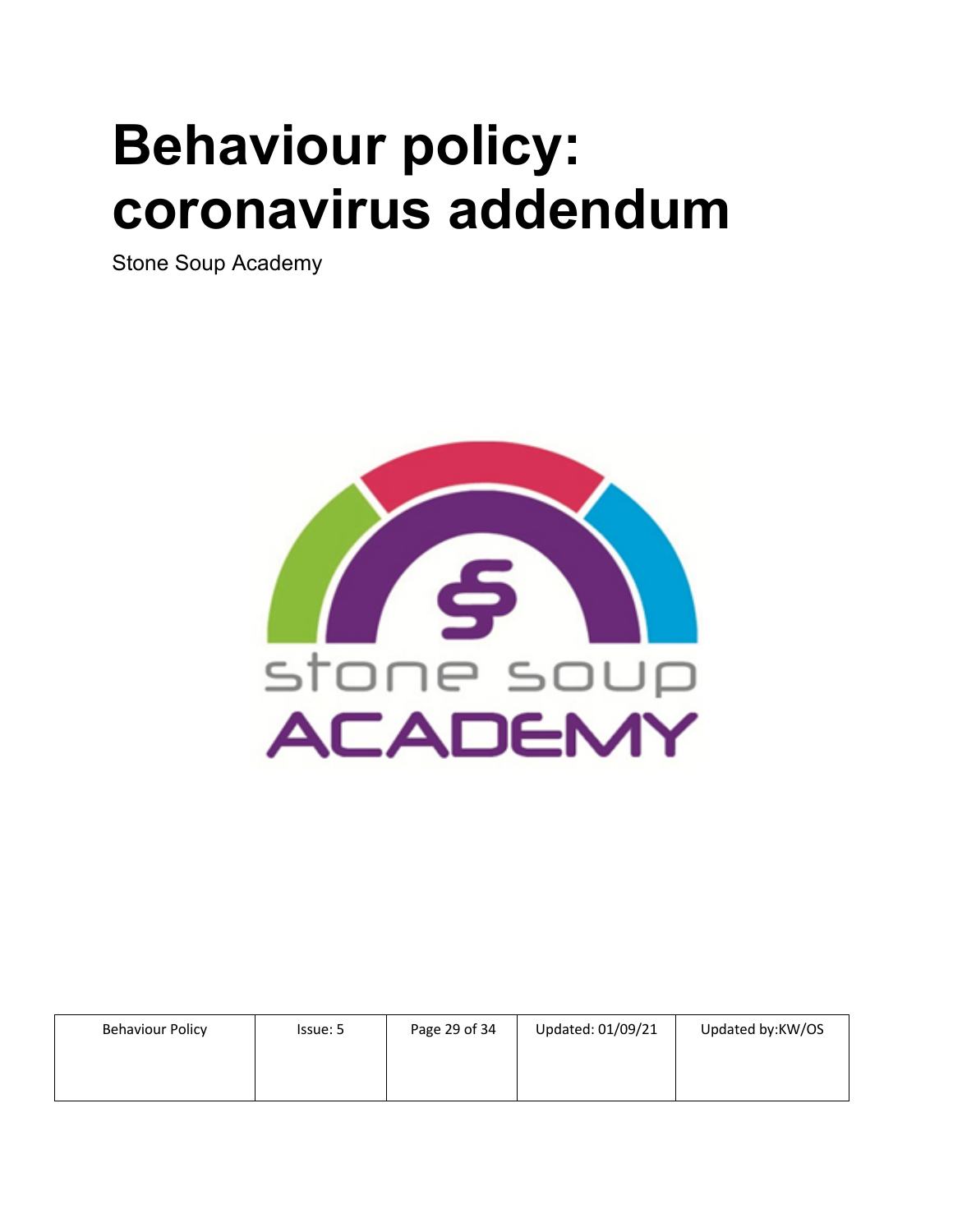| <b>Approved by:</b> | <b>Kerrie Henton</b>                         | Date: 01/09/2020 |
|---------------------|----------------------------------------------|------------------|
| Last reviewed on:   | 01/09/2020                                   |                  |
| Next review due by: | 29/09/2020 – Every 4 weeks during term time. |                  |

| <b>Behaviour Policy</b> | Issue: 5 | Page 30 of 34 | Updated: 01/09/21 | Updated by:KW/OS |
|-------------------------|----------|---------------|-------------------|------------------|
|                         |          |               |                   |                  |
|                         |          |               |                   |                  |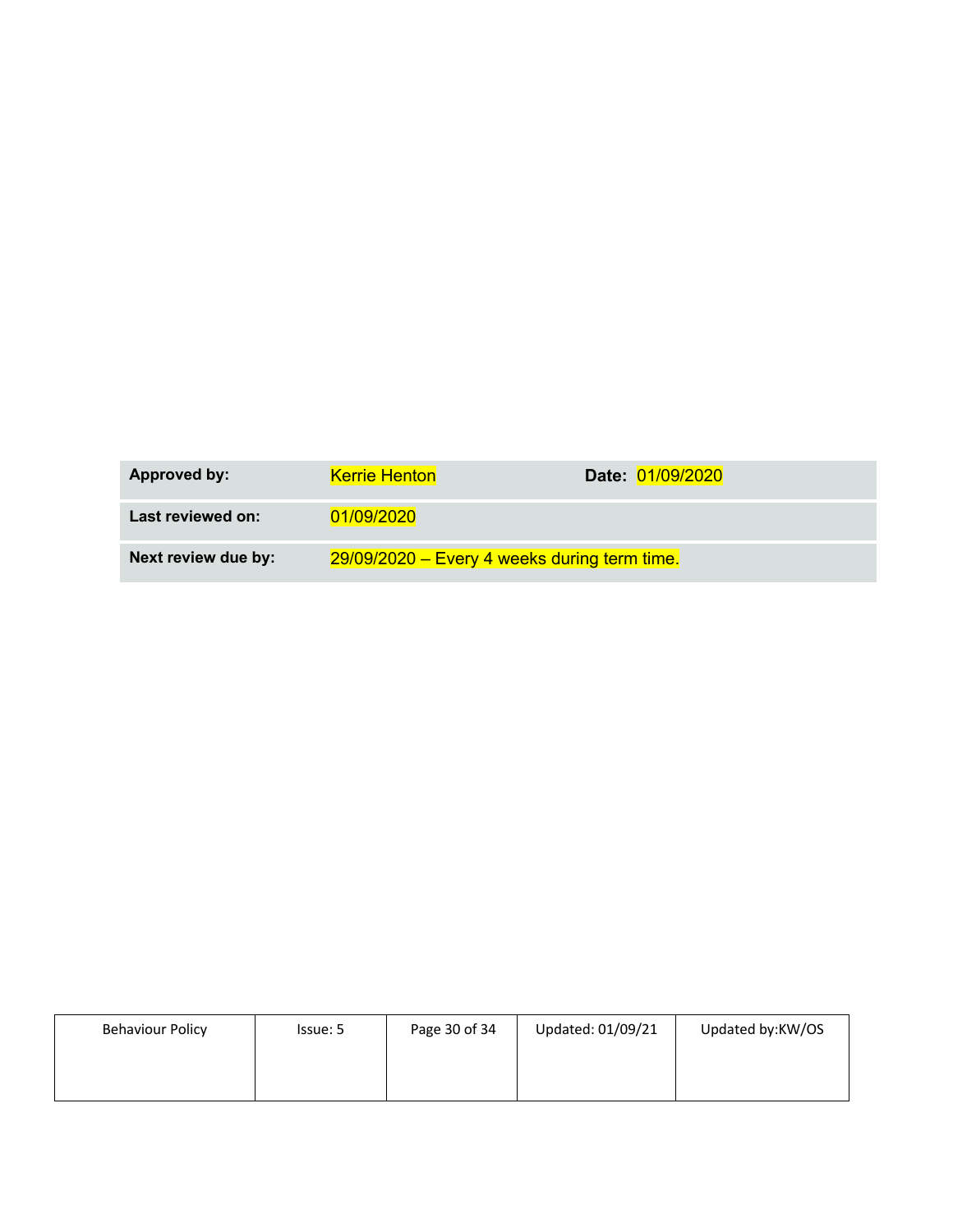#### **Contents**

| 3              |
|----------------|
| 3              |
| $\overline{4}$ |
| -5             |
| 5              |
|                |

## **1. Scope**

This addendum applies until further notice.

It sets out changes and exceptions to our normal behaviour policy. students, parents/carers and staff should continue to follow our normal behaviour policy with respect to anything not covered in this addendum.

We may need to amend or add to this addendum as circumstances or official guidance changes. We will communicate any changes to staff, parents/carers and students.

# **2. Expectations for students in school**

#### **2.1 New rules**

When students are in school, we expect them to follow all of the rules set out below to keep themselves and the rest of the school community safe.

Staff will be familiar with these rules and make sure they are followed consistently.

parents/carers should also read the rules and ensure that their children follow the new procedures that have been put in place. parents/carers should contact Kevin Wildrianne if they think their child might not be able to comply with some or all of the rules, so we can consider alternative arrangements with them and support them to integrate back into school life.

On entrance to the academy students will have their temperature taken, use hand sanitiser and are expected to wear a mask until they have been searched and have been allowed access to the building. When in the building students are encouraged to wear masks if they wish however this is not compulsory.

When inside the building we expect our students to be aware of social distancing and behave appropriately with this in mind and be respectful of others. We are aware however that due to the nature of the building it is difficult to strictly social distance at all times. There is hand sanitiser available in every classroom and students will be encouraged to keep their hands clean and wash them regularly. At the end of each lesson teaching staff will sanitise classrooms.

| <b>Behaviour Policy</b> | Issue: 5 | Page 31 of 34 | Updated: 01/09/21 | Updated by:KW/OS |
|-------------------------|----------|---------------|-------------------|------------------|
|                         |          |               |                   |                  |
|                         |          |               |                   |                  |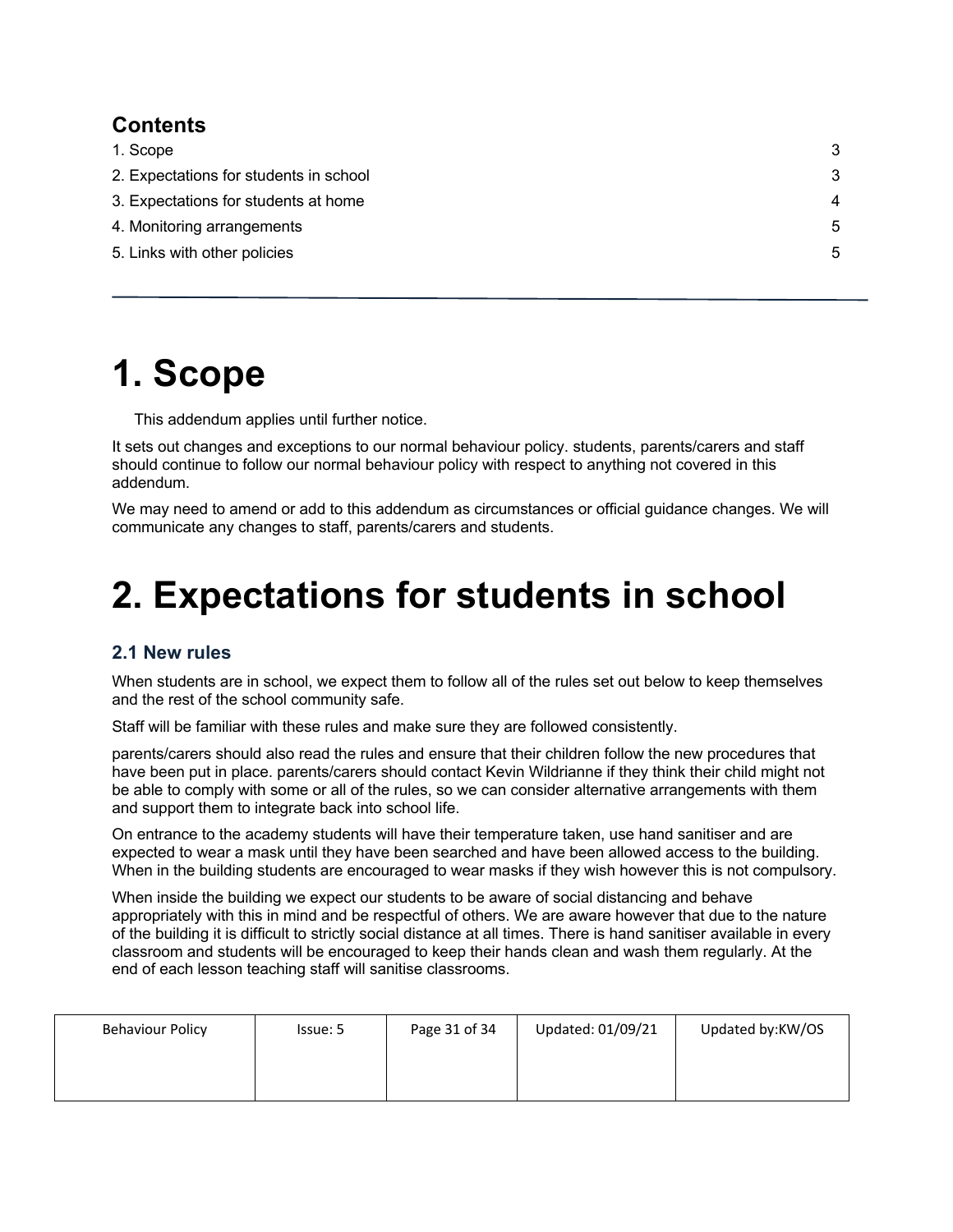#### **2.2 Rewards and sanctions for following rules**

To help encourage students to follow the above rules, we will: Recognise adherence through the award of Class Dojo positives. However, if students fail to follow these rules, we will:

#### **Students breaking Covid 19 rules and procedures -**

Our intervention sheets break down the interventions we put in place on a daily basis to support our students. These are filled out by personal coaches and can be for various reasons including - RP - Rude to peers, RS - Rude to staff & OOL - Out of lesson. Since our return to school we have now included C-19 for any Covid - 19 interventions. This is when a member of the team has had to speak with a student about purposefully breaking the schools C-19 rules and procedures.

Each time an intervention is logged the personal coach will call home to speak to parents / carers.

Where multiple interventions are recorded the procedure is as follows:

**3 incidents** written on the intervention sheet from the engagement team will then mean the Head of Engagement will speak with the students and log this on the intervention sheet and phone home explaining our concerns.

**4 incidents** = Vice Principal intervention.

**5 incidents** = Principal intervention.

Incidents will be looked at on a case-by-case basis by the senior leader team. They will discuss with the Head of Engagement & assistant Head of Engagement on the actions for each student that is needed.

#### **Actions can include -**

Parent meeting Time at our second site in inclusion Exclusions

#### **2.3 Changed rules**

Until further notice, we will alter the following school rules:

| <b>Behaviour Policy</b> | Issue: 5 | Page 32 of 34 | Updated: 01/09/21 | Updated by:KW/OS |
|-------------------------|----------|---------------|-------------------|------------------|
|                         |          |               |                   |                  |
|                         |          |               |                   |                  |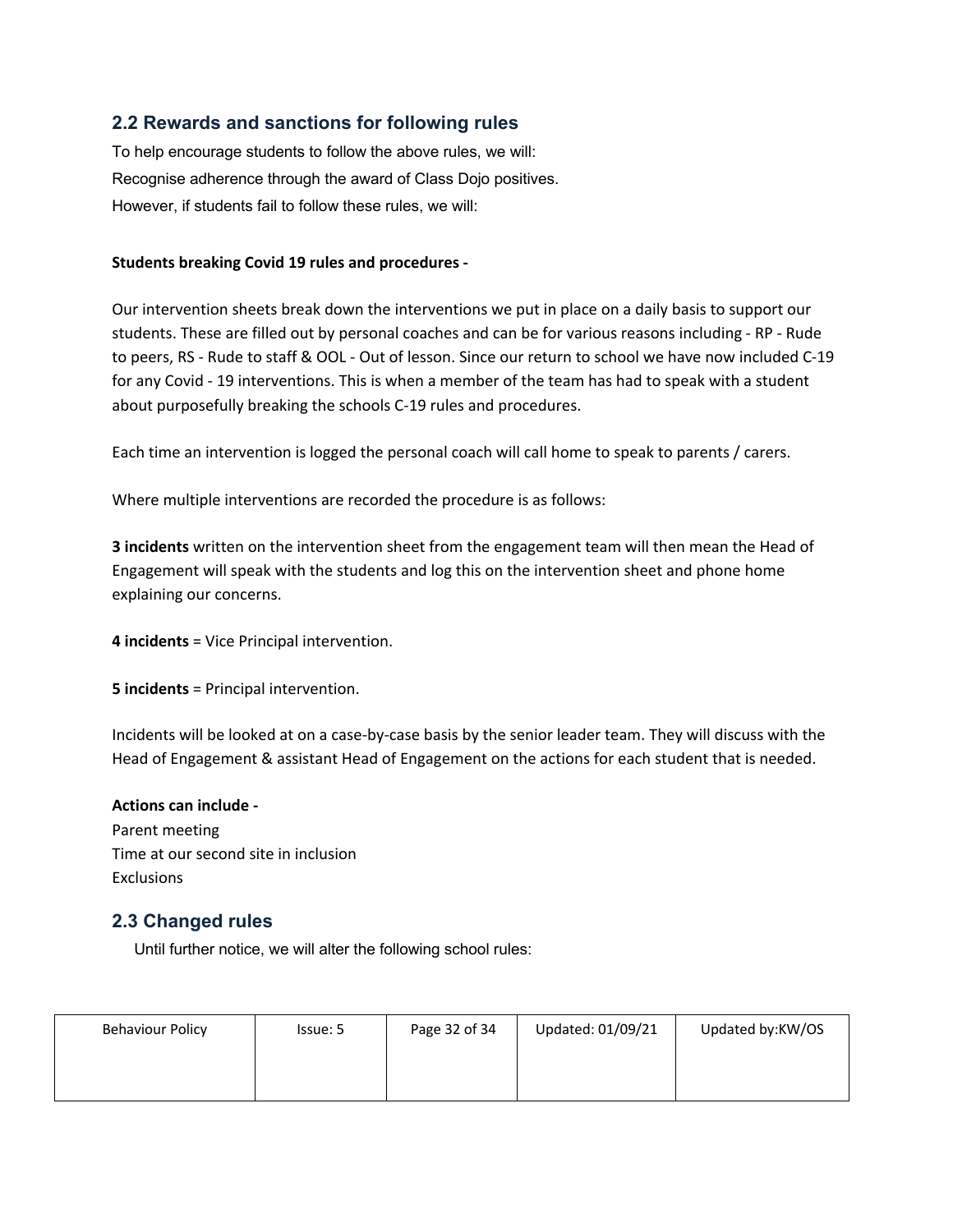When entering the school building in the morning students are asked to wear masks, as the entrance is narrow and strict social distancing is difficult. Those students who do not feel comfortable wearing masks in this space will be asked to wait until the area is clear.

# **3. Expectations for students at home**

#### **3.1 Remote learning rules**

If students are not in school, we expect them to follow all of the rules set out below.

parents/carers should also read the rules and ensure their children follow them. parents/carers should contact their child's personal coach in the first instance if they think their child might not be able to comply with some or all of the rules, so we can consider alternative arrangements with them and support them with their learning.

Remote Learning

Where students are working remotely they will be contacted during morning tutorial between 9:00am – 9:30am and afternoon tutorial between 1pm – 1:30pm by their personal coach. If they have access to the appropriate technology and have Internet access we expect them to login remotely via Google Classroom by 9:30am where they can then begin accessing their work set by our teaching staff within subject specific classrooms. Where students do not have access to the Internet, physical work packs are sent home to complete. We encourage student's to send in photos of any completed work to their personal coach who will then share this with the appropriate member of staff.

At all times where students are working remotely we have the same expectations of student behaviour as we do in school and any negative / inappropriate behaviours will be challenged and reported on CPOMS where appropriate.

#### **3.2 Dealing with problems**

If there are any problems with students adhering to rules around remote learning, including if they don't engage with the remote learning set for them, we will:

When we are unable to make contact with students at the suggested times we will follow this up with a call to parents/carers. Parents / carers will also be contacted daily by Personal Coaches to ensure students are safe and well

In the result of negative behaviours parents / carers will be informed and we will work alongside to them to ensure we are putting the appropriate support in place for our students.

### **4. Monitoring arrangements**

We will review this policy as guidance from the local authority or Department for Education is updated, and as a minimum every 4 weeks during term time by our Vice Principal, Kevin

| <b>Behaviour Policy</b> | Issue: 5 | Page 33 of 34 | Updated: 01/09/21 | Updated by:KW/OS |
|-------------------------|----------|---------------|-------------------|------------------|
|                         |          |               |                   |                  |
|                         |          |               |                   |                  |